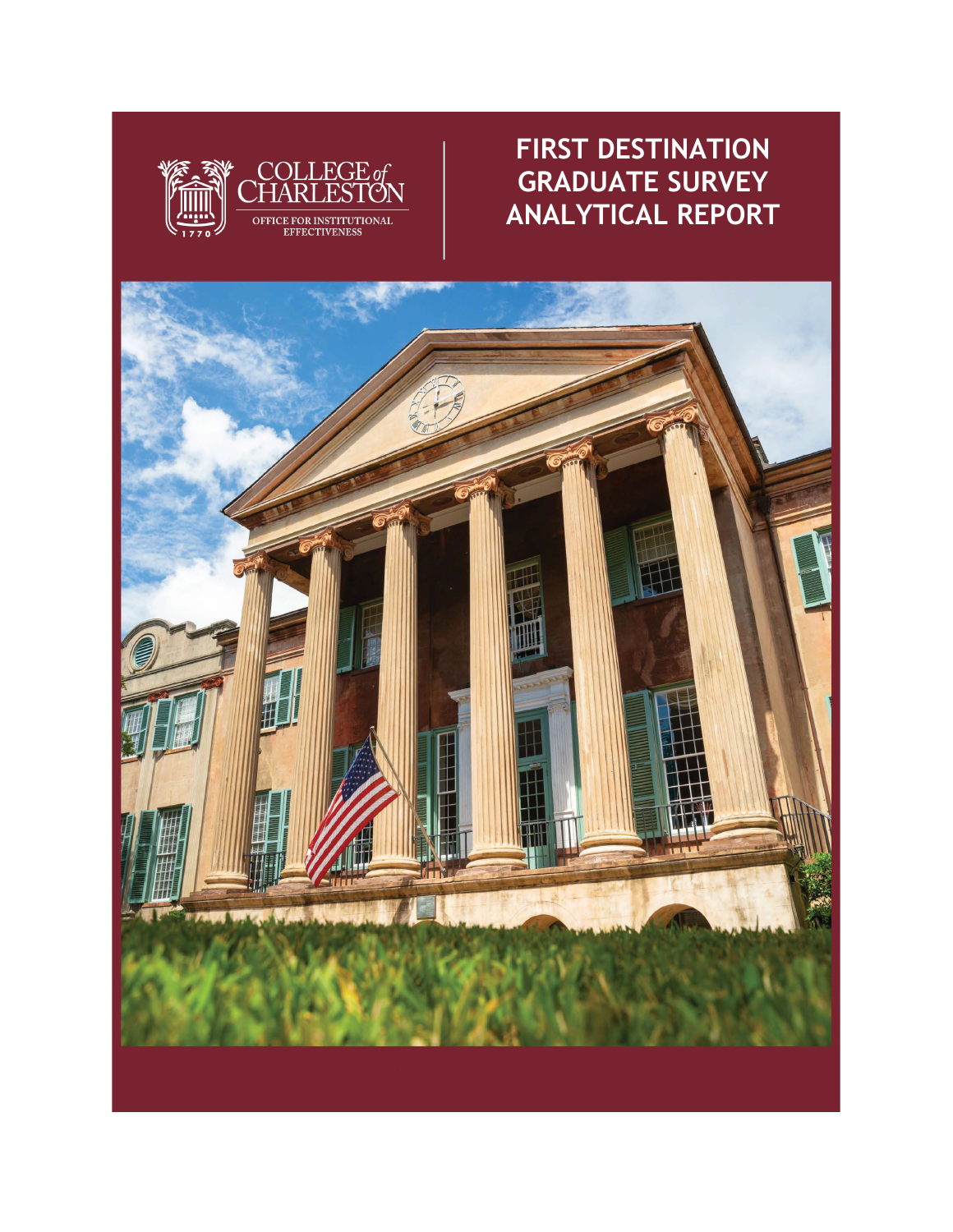# **First Destination Graduate Survey (One-Year) 2019-2020 Analytical Report**

## **Provided by**

### **The Office for Institutional Effectiveness**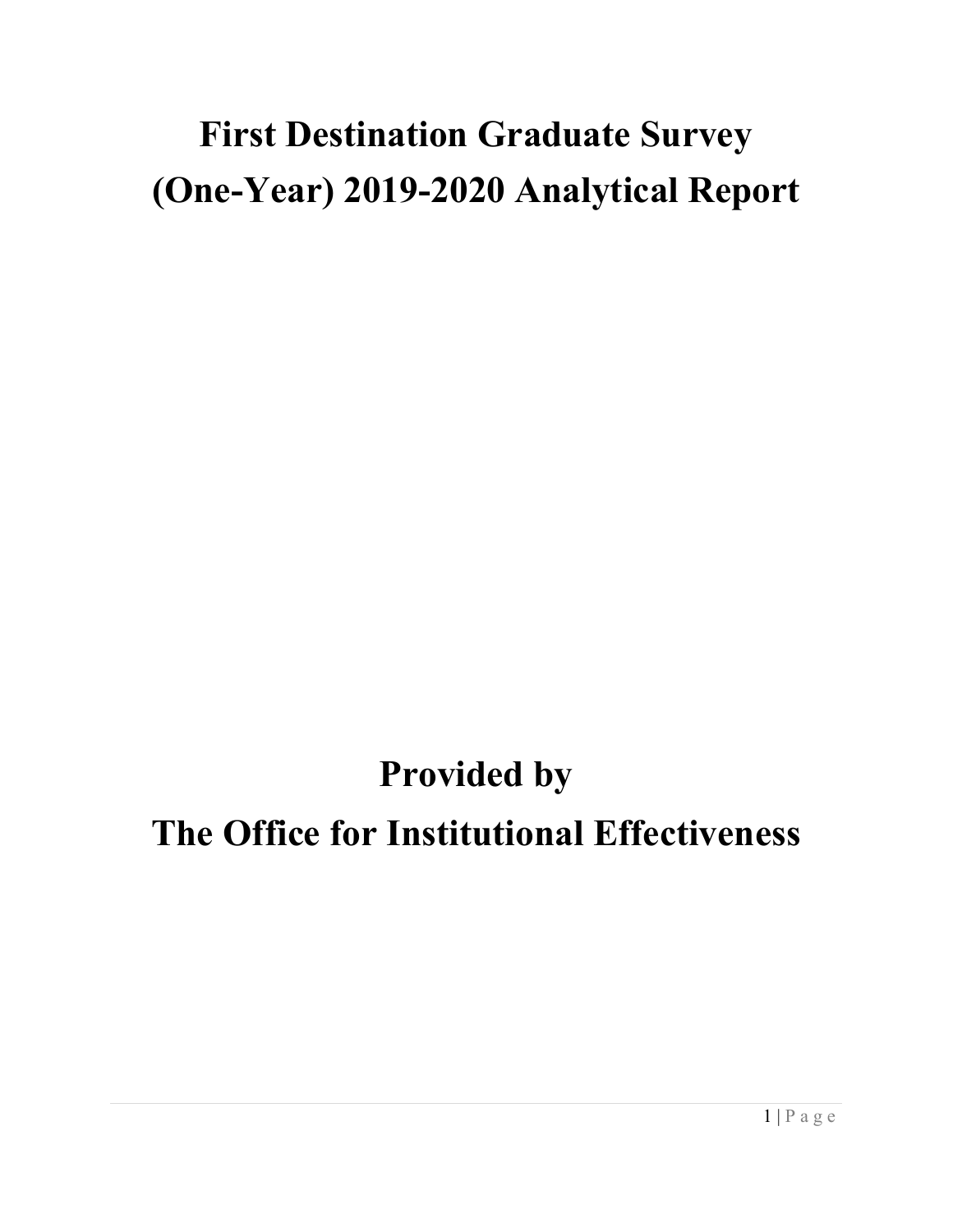#### **Survey Overview**

The First Destination Graduate Survey (One-Year) (2019-2020) was administered through Qualtrics to 199 Master's degree recipients from The College of Charleston who graduated in Summer 2017, Fall 2017 and Spring 2018. This survey was administered on January 31, 2020 and was open for two weeks. With 23 responses received, the response rate is 11.56%. One-year represents the length of time between graduation and survey administration for the primary population-students who graduated in May in this case. Summer and fall graduates were included in the survey as these graduates are not captured by any other First Destination surveys. Also, the number is very small to make a significant impact on overall results.

The purpose of the survey was to assess their current employment status and other postgraduation activity. Additionally, it collects information their opinions/suggestions about improving the quality of graduate education. This survey consists of six sections: graduate education at the College of Charleston, employment status, continuing education, quality of the graduate education, career preparation, and utilizing institutional resources. Basic descriptive analysis was conducted to reveal the frequency (n) and percentage (%) distribution of survey items in these sections of the survey.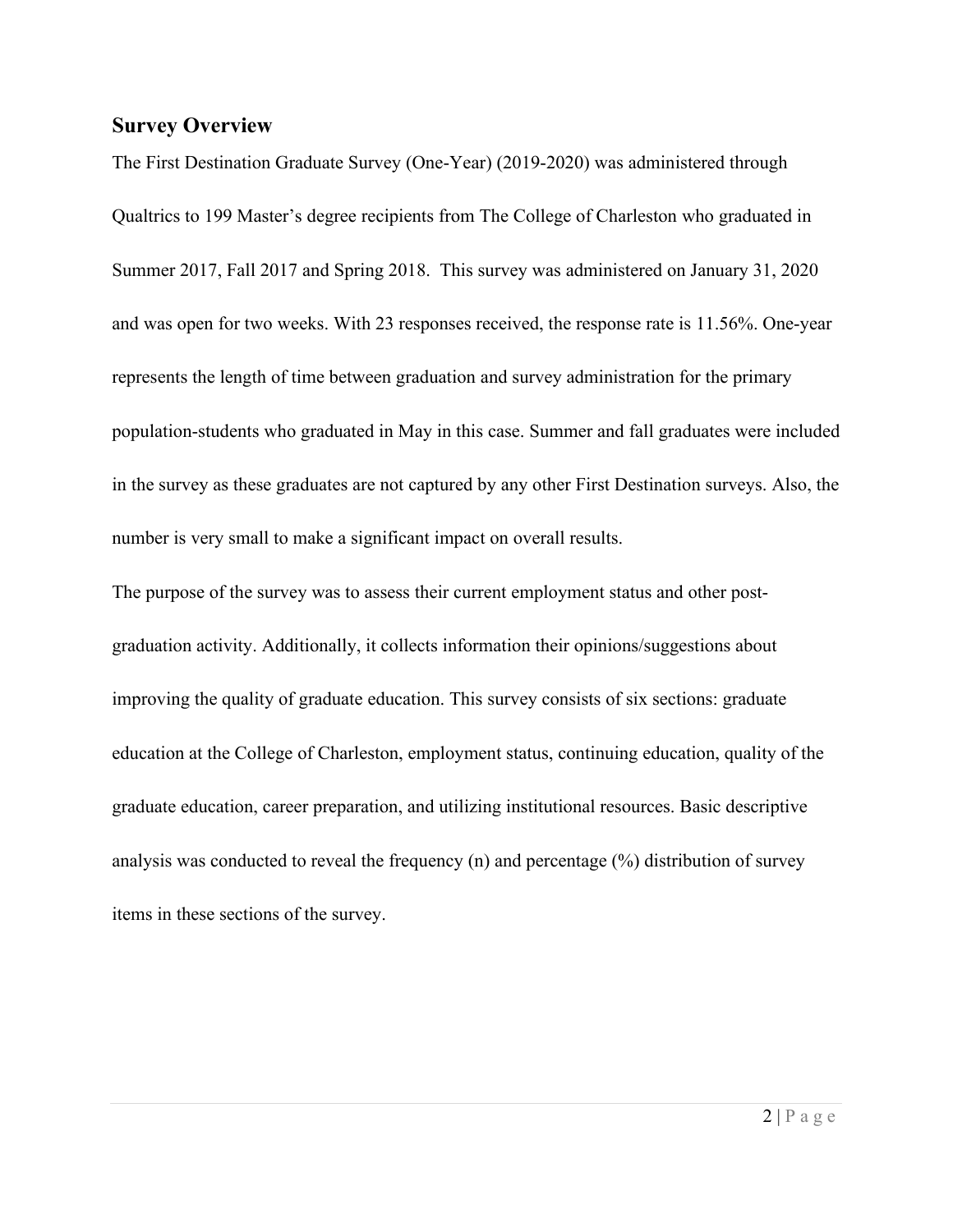#### **Part A. Graduate Education at the College of Charleston**

1. Please select the program where you received your Master's degree from the College of Charleston.<sup>[1](#page-3-0)</sup>

|  | Table 1. Graduate program distribution. |
|--|-----------------------------------------|
|  |                                         |

| Program                         | <b>Count</b>   | <b>Total</b> | $\frac{0}{0}$ |
|---------------------------------|----------------|--------------|---------------|
| Child Life, M.S.                | $\overline{4}$ | 23           | 17.39%        |
| Environmental Studies, M.S.     | $\overline{3}$ | 23           | 13.04%        |
| Public Administration, M.P.A.   | $\overline{3}$ | 23           | 13.04%        |
| Accountancy, M.S.               | $\overline{2}$ | 23           | 8.70%         |
| Creative Writing, M.F.A.        | $\overline{2}$ | 23           | 8.70%         |
| Marine Biology, M.S.            | $\overline{2}$ | 23           | 8.70%         |
| Business Administration, M.B.A. | $\mathbf{1}$   | 23           | 4.35%         |
| Communication, M.A.             | 1              | 23           | 4.35%         |
| Elementary Education, M.A.T.    | $\mathbf{1}$   | 23           | 4.35%         |
| English, M.A.                   | 1              | 23           | 4.35%         |
| Historic Preservation, M.S.     | 1              | 23           | 4.35%         |
| Mathematical Sciences, M.S.     | 1              | 23           | 4.35%         |
| Special Education, M.A.T.       | 1              | 23           | 4.35%         |

 $\cdot \cdot$  The majority of graduates who responded to this survey were from Child life (17.39%), followed by Environmental Studies (13.04%), Public administration (13.04%) and Accountancy (8.7%).

<span id="page-3-0"></span><sup>&</sup>lt;sup>1</sup> The way of numbering questions in this report is not corresponding to the one in the actual survey.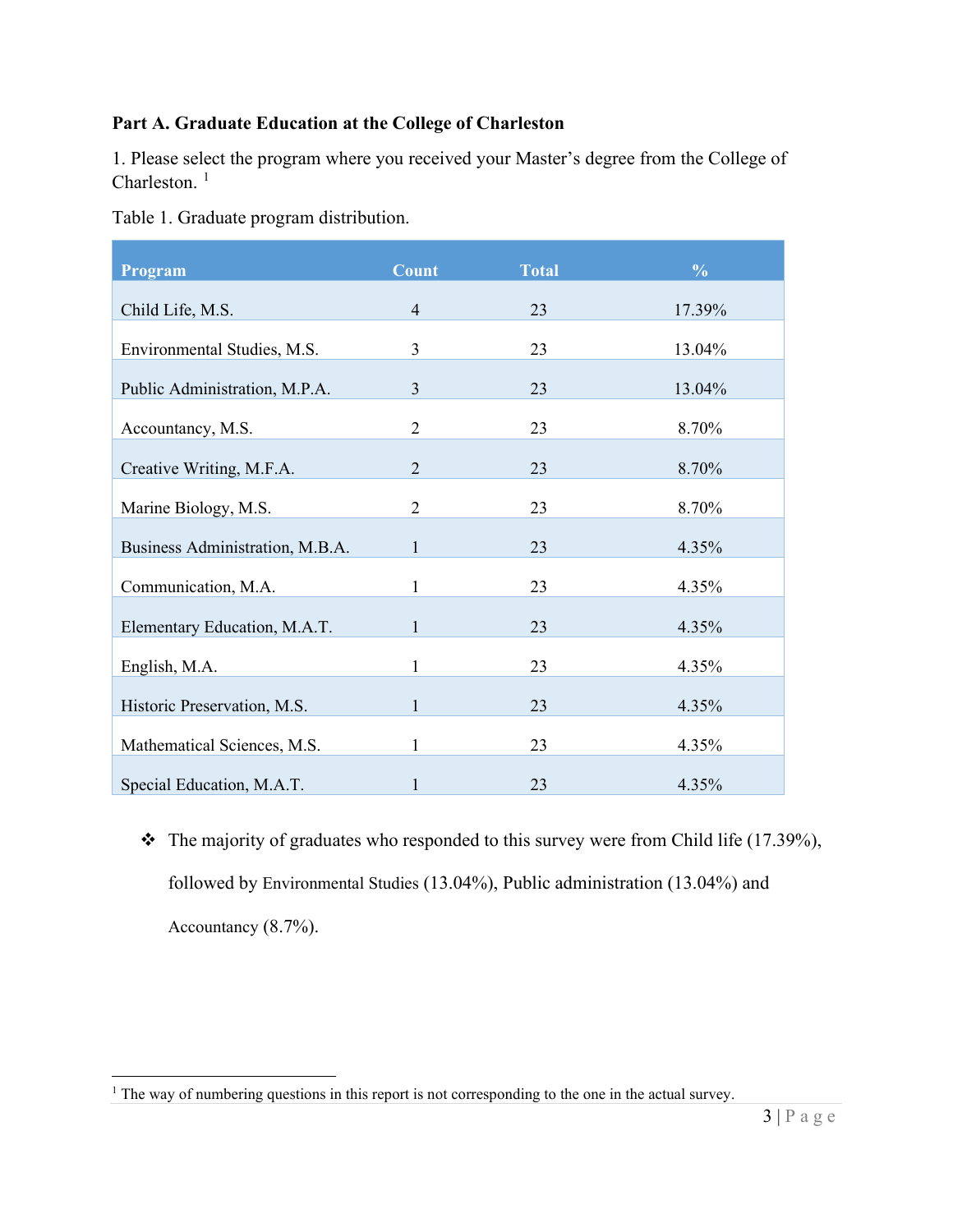2. Did you receive a graduate certificate(s) from the College of Charleston?

Figure 1. Graduate certificates.



Note. n=23.

71.43% of 23 respondents received a graduate certificate from the College.

3. Please select the certificate(s) you received from the College of Charleston.

Table 2. Graduate certificates.

| <b>Graduate certificates</b>   | Count | <b>Total</b> | $\frac{0}{0}$ |
|--------------------------------|-------|--------------|---------------|
| Arts Management                |       |              | 33.33%        |
| Urban and Regional<br>Planning |       |              | 33.33%        |
| Other, please specify          |       |              | 33.33%        |

Note. Other includes accountancy and one misreported answer. 6 out of 15 respondents reported their certificates.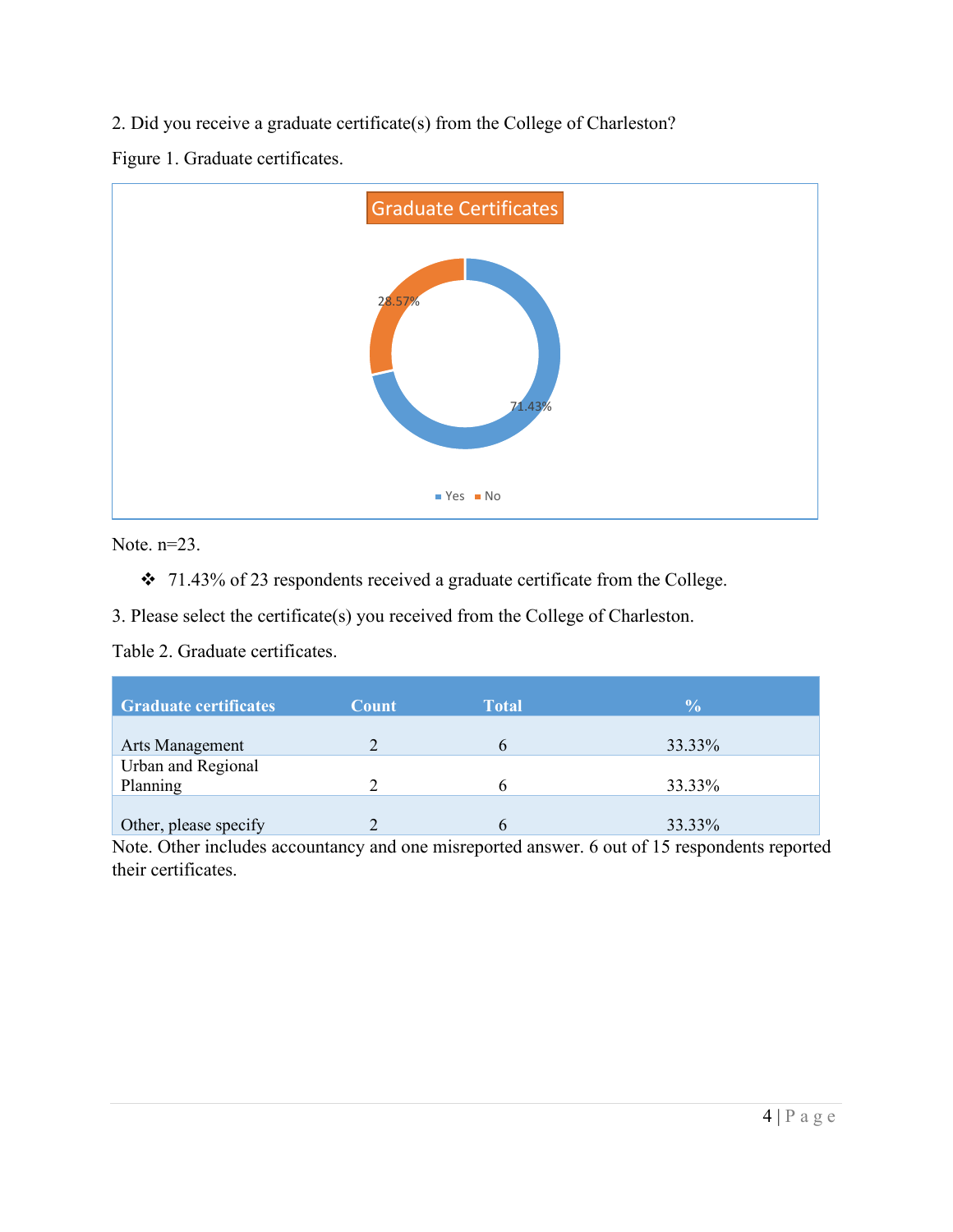4. How long did it take you to get your Master's degree from the College of Charleston?

| <b>Months</b> | Count          | <b>Total</b> | $\frac{0}{0}$ |
|---------------|----------------|--------------|---------------|
| 10            |                | 20           | 5.00%         |
| 12            | $\overline{2}$ | 20           | 10.00%        |
| 21            |                | 20           | 5.00%         |
| 24            | 8              | 20           | 40.00%        |
| 29            |                | 20           | 5.00%         |
| 30            | $\overline{2}$ | 20           | 10.00%        |
| 34            |                | 20           | 5.00%         |
| 48            |                | 20           | 5.00%         |
| 50            |                | 20           | 5.00%         |
| 53            |                | 20           | 5.00%         |
| 78            |                | 20           | 5.00%         |

Table 3. The number of months to complete a master's degree.

40% of 20 respondents used two years to complete the degree.

5. Which of the following sources of financial support did you receive in your graduate program at the College of Charleston?

Table 4. Sources of financial support.

| <b>Sources of financial support</b> | <b>Count</b>   | <b>Total</b> | $\frac{6}{6}$ |
|-------------------------------------|----------------|--------------|---------------|
| Loans from any sources              | 11             | 55           | 20.00%        |
| Fellowship, scholarship             | 9              | 55           | 16.36%        |
| Personal savings                    | 8              | 55           | 14.55%        |
| Graduate, assistant position        | 8              | 55           | 14.55%        |
| Other, please specify               | 6              | 55           | 10.91%        |
| Teaching assistantship              | 3              | 55           | 5.45%         |
|                                     | 3              | 55           | 5.45%         |
| Research assistantship              |                |              |               |
| Parent support                      | $\overline{3}$ | 55           | 5.45%         |
| Grant                               | $\overline{2}$ | 55           | 3.64%         |
| Internship                          | $\overline{2}$ | 55           | 3.64%         |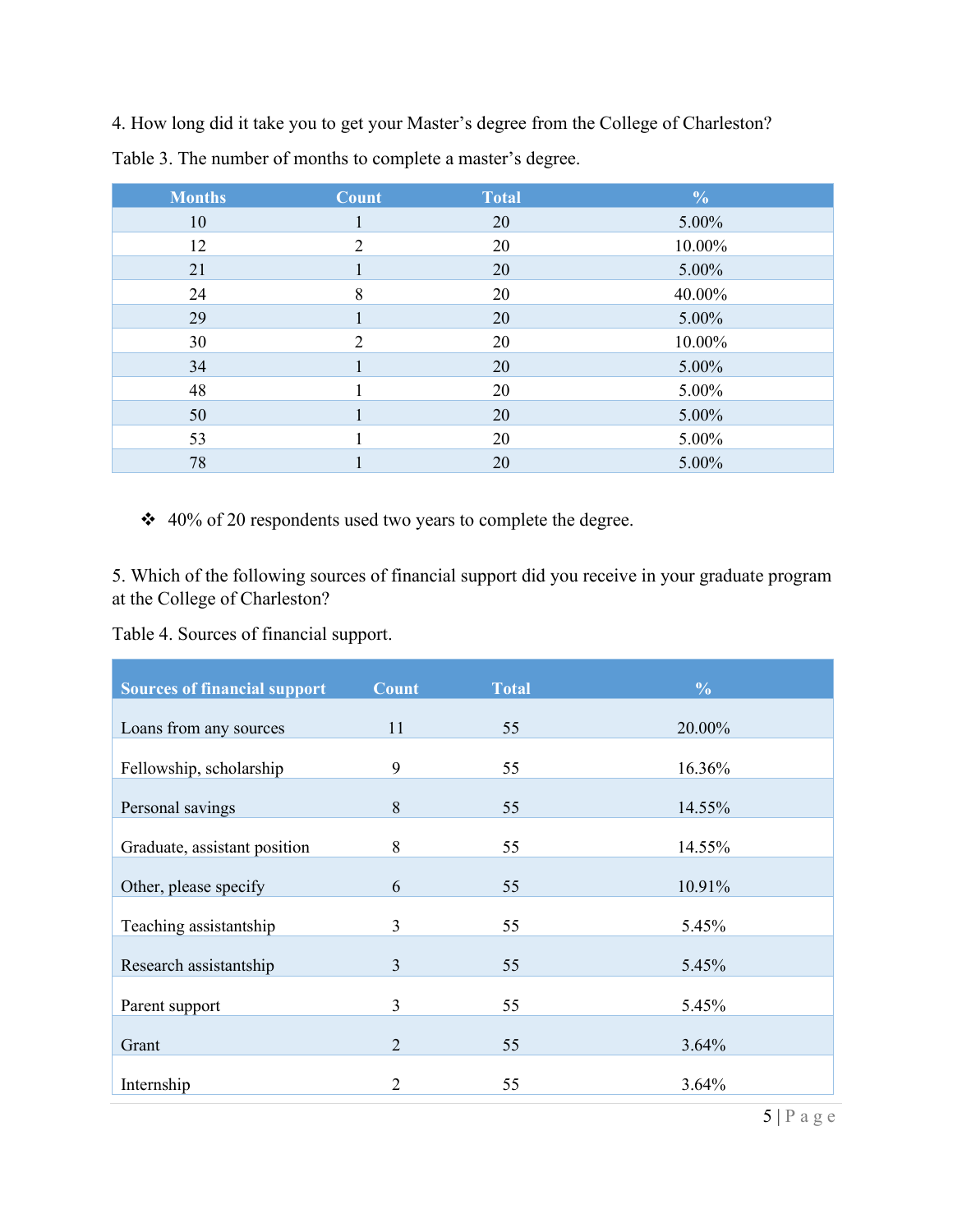Family gift 0 0 55 0.00% Note. Other includes Staff Training, Husband's job, Employer funding, working full-time, and GI Bill. This is a multiple-choices question.

 $\cdot \cdot$  The top two financial sources are loans (20%) and fellowship and scholarship (16.36%).

6. What was the total amount you borrowed from any sources to finance your graduate degree you received from the College of Charleston?

Table 5. Student debt ranges.

| <b>Count</b> | <b>Total</b>                     | $\frac{0}{0}$  |
|--------------|----------------------------------|----------------|
| 6            | 18                               | 33.33%         |
| $\mathbf{0}$ | 18                               | $0.00\%$       |
| 2            | 18                               | 11.11%         |
| 3            | 18                               | 16.67%         |
|              |                                  | 16.67%         |
|              |                                  | 16.67%         |
|              |                                  | 5.56%          |
|              | $\overline{3}$<br>$\overline{3}$ | 18<br>18<br>18 |

- 33.33% of 18 respondents did not have any debts caused by financing the graduate degree.
- 16.67% of 18 respondents' debts caused by financing the graduate degree ranged from \$20,001 to \$50,000.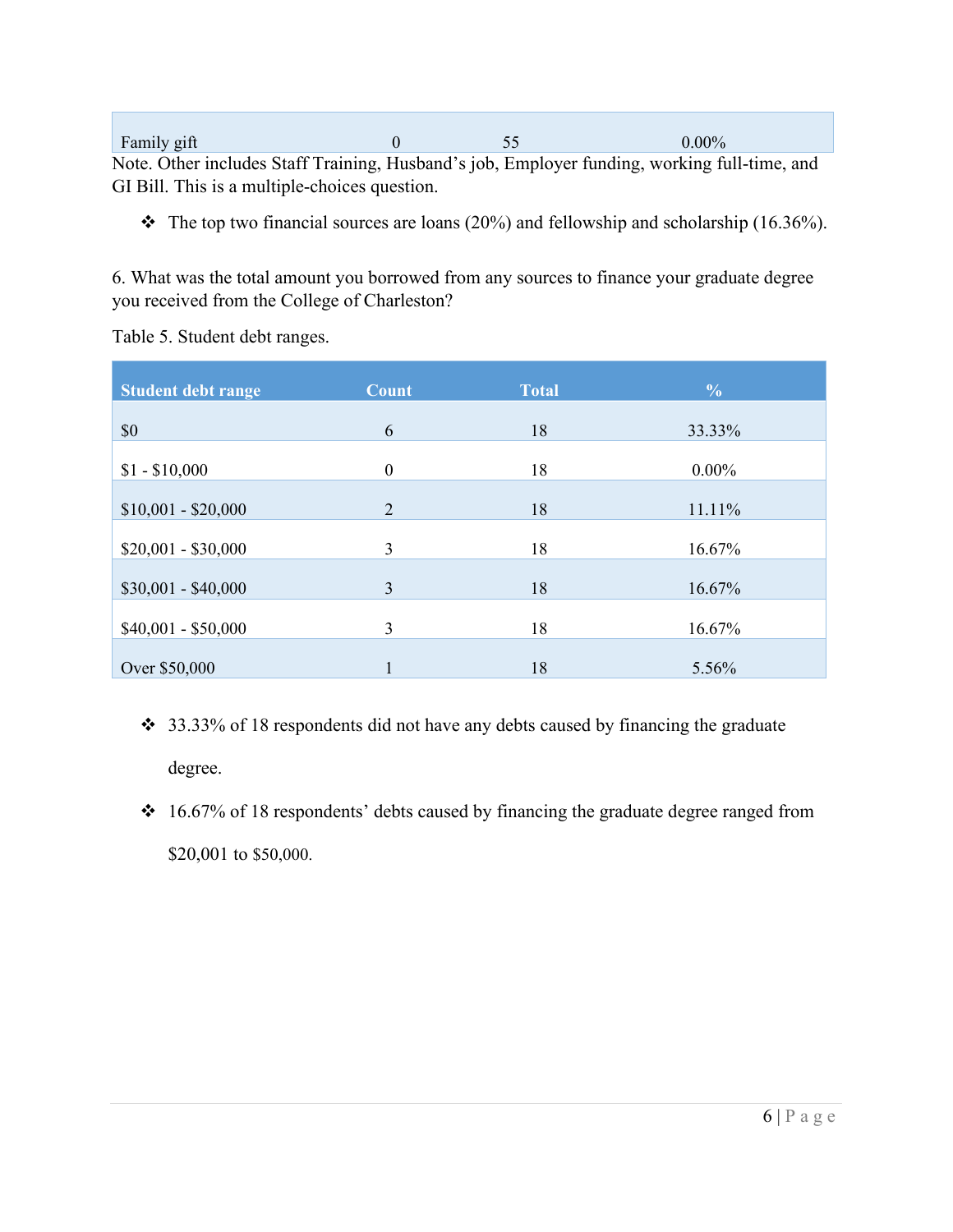#### **Part B. Employment Status**

- 1. What is your current employment status?
- Table 6. Employment status.

| <b>Employment status</b>                       | <b>Count</b> | <b>Total</b> | $\frac{6}{9}$ |
|------------------------------------------------|--------------|--------------|---------------|
| Employed full-time (35 or more hours per week) | 14           | 20           | 70.00%        |
| Employed part-time (34 hours or less per week) | 4            | 20           | 20.00%        |
| Unemployed, but seeking employment             | 1            | 20           | 5.00%         |
|                                                |              |              |               |
| Unemployed; not seeking employment             | 0            | 20           | $0.00\%$      |
| Currently enrolled as a full-time student      |              | 20           | 5.00%         |
| Other, please specify                          | $\theta$     | 20           | $0.00\%$      |
| Currently enrolled as a part-time student      | $\theta$     | 20           | $0.00\%$      |

 $\cdot \cdot$  The majority of graduates were employed full-time (70%), followed by employed parttime (20%).

2. How long did it take you to get your FIRST full-time job after completing your graduate degree at the College of Charleston?

Table 7. The length of time to locate the first full-time job.

| The length of time to locate the first full-time job                   | <b>Count</b>   | <b>Total</b> | $\frac{6}{9}$ |  |
|------------------------------------------------------------------------|----------------|--------------|---------------|--|
| Had the same job before completing degree                              | $\overline{4}$ | 14           | 28.57%        |  |
| Accepted the position upon graduation                                  |                | 14           | 7.14%         |  |
| $1 - 3$ months                                                         | 7              | 14           | 50.00%        |  |
| $4 - 6$ months                                                         |                | 14           | 7.14%         |  |
| $7 - 12$ months                                                        |                | 14           | 7.14%         |  |
| More than 12 months                                                    | $\Omega$       | 14           | $0.00\%$      |  |
| Note. This table only includes respondents who are employed full-time. |                |              |               |  |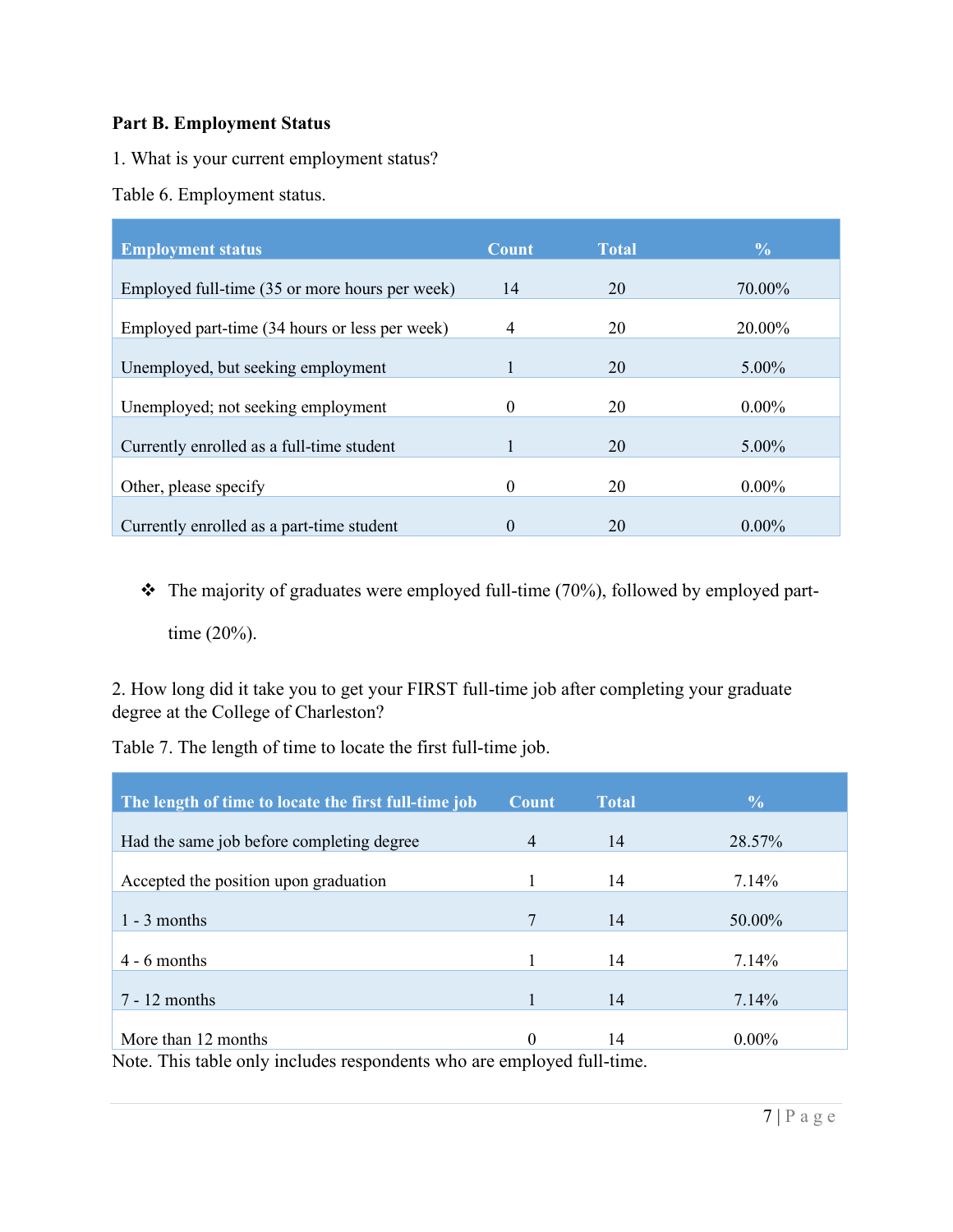$\cdot \cdot$  The majority of graduates found their first full-time employment 1-3 months after graduation (50%), followed by before graduation (28.57%).

#### 3. How many job(s) are you currently working?

Table 8. Number of current jobs.

| $#$ of jobs                                                                                                                                                                                                                                                  | <b>Count</b> | <b>Total</b> | $\frac{0}{0}$                                                |
|--------------------------------------------------------------------------------------------------------------------------------------------------------------------------------------------------------------------------------------------------------------|--------------|--------------|--------------------------------------------------------------|
|                                                                                                                                                                                                                                                              | 13           | 14           | 92.86%                                                       |
|                                                                                                                                                                                                                                                              |              | 14           | 7.14%                                                        |
| 3                                                                                                                                                                                                                                                            | $\mathbf{0}$ | 14           | $0.00\%$                                                     |
| More than 3<br>$\mathbf{v} = \mathbf{v} = \mathbf{v}$ , and a set of the set of the set of the set of the set of the set of the set of the set of the set of the set of the set of the set of the set of the set of the set of the set of the set of the set | 0            | 14           | $0.00\%$<br>$\sim$ $\sim$ $\sim$ $\sim$ $\sim$ $\sim$ $\sim$ |

Note. This table only includes respondents who are employed full-time.

• The overwhelming majority of full-time employed graduates were working just one job

 $(92.86\%)$ .

4. Which of these types of organizations best describes your current employer?

Table 9. Type of employers.

| <b>Type of employer organizations</b>                                                                                                                    | <b>Count</b> | <b>Total</b> | $\frac{0}{0}$ |
|----------------------------------------------------------------------------------------------------------------------------------------------------------|--------------|--------------|---------------|
| Locally or regionally owned                                                                                                                              |              |              |               |
| business                                                                                                                                                 |              | 14           | 14.29%        |
| National or international                                                                                                                                |              |              |               |
| corporation                                                                                                                                              |              | 14           | 14.29%        |
|                                                                                                                                                          |              |              |               |
| Local or regional non-profit                                                                                                                             |              | 14           | 7.14%         |
|                                                                                                                                                          |              |              |               |
| National or international non-profit                                                                                                                     |              | 14           | 7.14%         |
|                                                                                                                                                          |              |              |               |
| Government agency<br>$\mathbf{M}$ and $\mathbf{M}$ and $\mathbf{M}$ and $\mathbf{M}$ and $\mathbf{M}$ and $\mathbf{M}$ and $\mathbf{M}$ and $\mathbf{M}$ | 8            | 14           | 57.14%        |

Note. This table only includes respondents who are employed full-time.

\* For graduates who are full-time employed, the most common employer organization type

is government agency (57.14%), followed by locally or regionally owned business

(14.29%) and national or International Corporation (14.29%).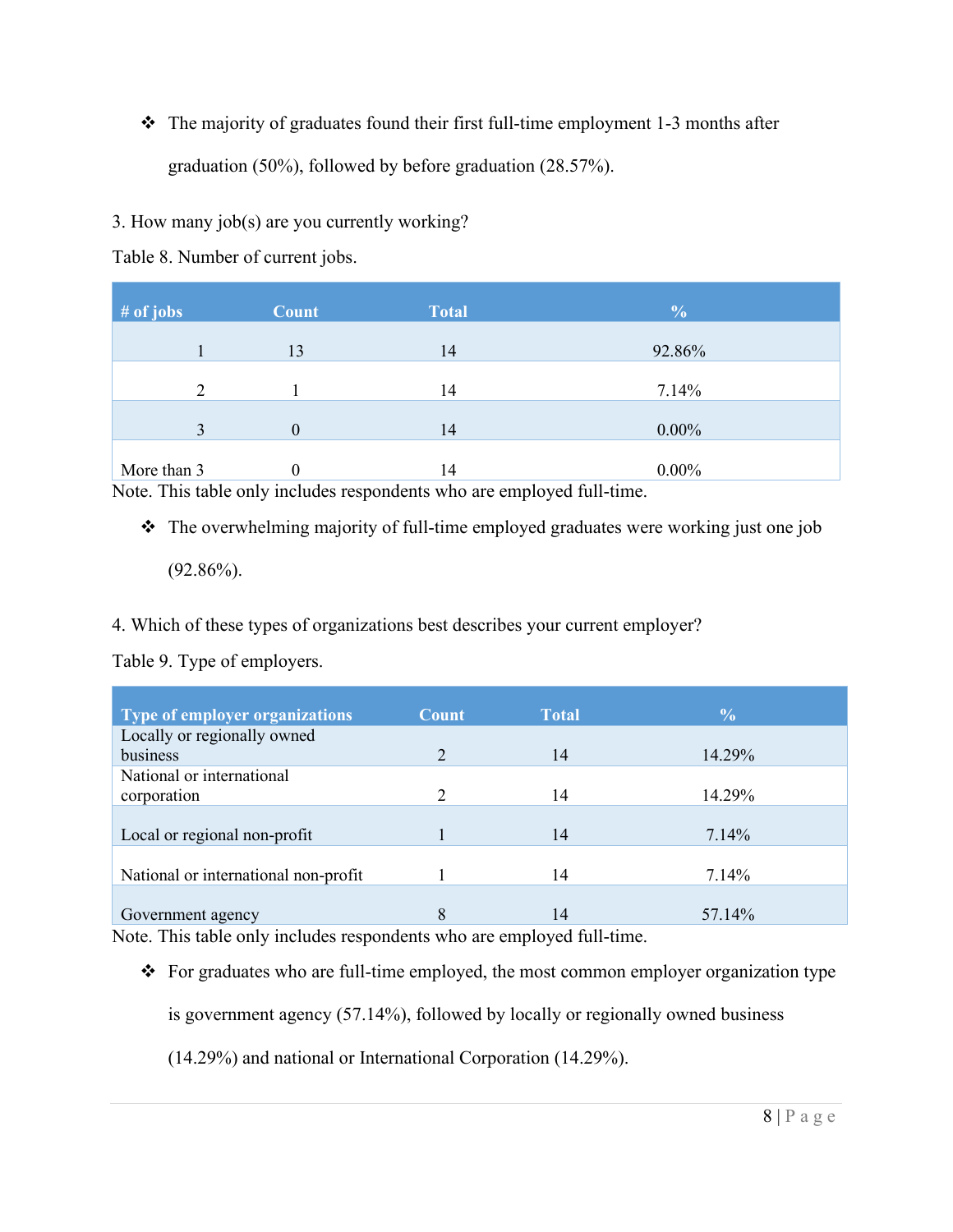5. How long have you been with your current employer?

Table 10. # of months with the current employer.

| # of months with the current |                |              |               |
|------------------------------|----------------|--------------|---------------|
| employer                     | <b>Count</b>   | <b>Total</b> | $\frac{0}{0}$ |
|                              |                |              |               |
| Less than 1 month            | $\mathbf{1}$   | 14           | 7.14%         |
|                              |                |              |               |
| $1 - 4$ months               | 1              | 14           | 7.14%         |
|                              |                |              |               |
| $5 - 8$ months               | $\mathbf{1}$   | 14           | 7.14%         |
|                              |                |              |               |
| $9 - 12$ months              | 1              | 14           | 7.14%         |
|                              |                |              |               |
| $13 - 16$ months             | $\overline{0}$ | 14           | $0.00\%$      |
|                              |                |              |               |
| $17 - 20$ months             | 3              | 14           | 21.43%        |
|                              |                |              |               |
| $21 - 24$ months             | $\overline{0}$ | 14           | $0.00\%$      |
|                              |                |              |               |
| More than 24 months          | 7              | 14           | 50.00%        |

Note. This table only includes respondents who are employed full-time.

\* The most common amount of time with the current employer for full-time employed

graduates was more than 24 months (50%), followed by 17-20 months (21.43%).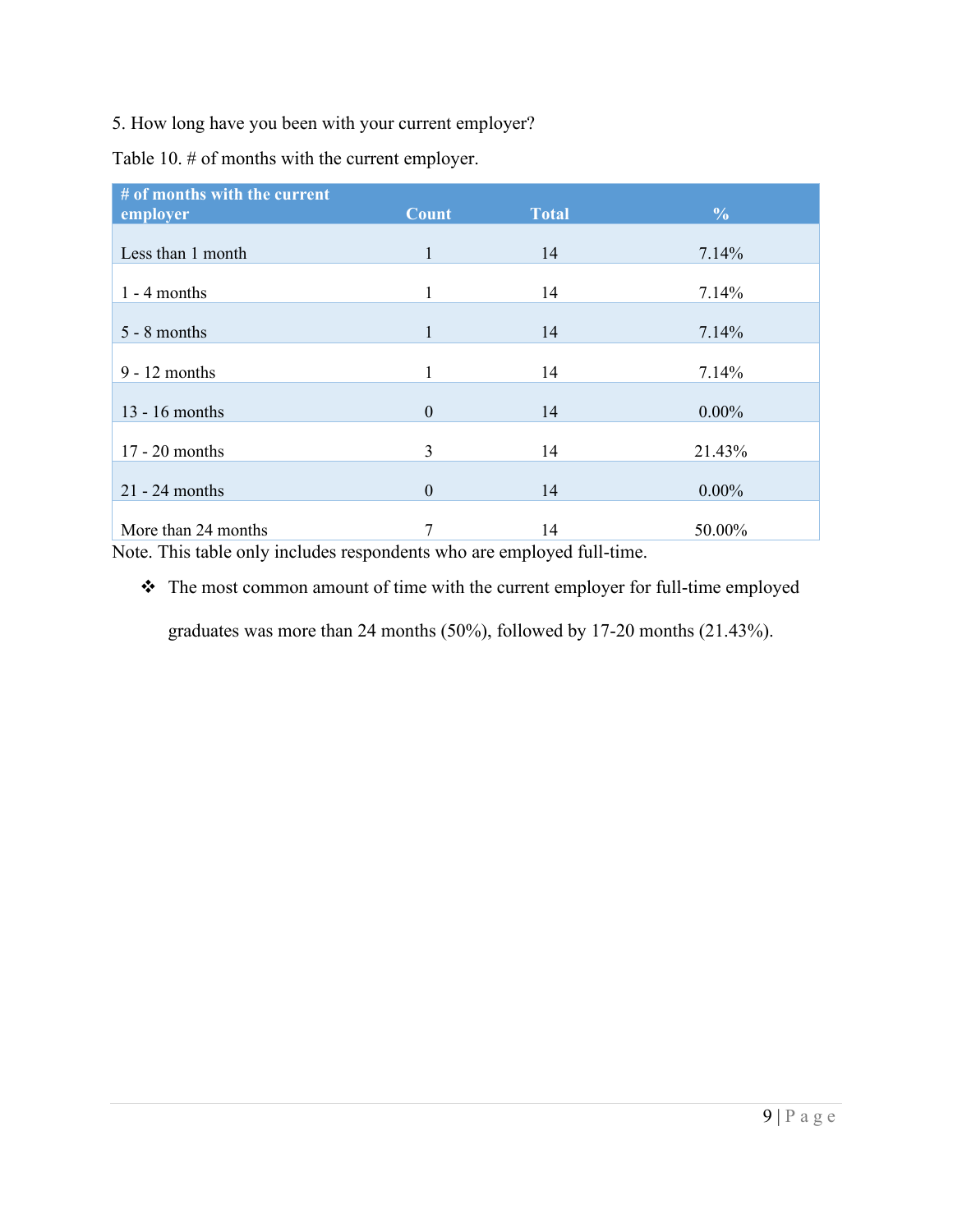6. What is your gross annual income of the principle job you currently hold?

Table 11. Gross annual income distribution.

| <b>Salary range</b> | <b>Count</b>     | <b>Total</b> | $\frac{0}{0}$ |
|---------------------|------------------|--------------|---------------|
| Less than $$20,000$ | $\boldsymbol{0}$ | 14           | $0.00\%$      |
| $$20,000 - $29,999$ | 1                | 14           | 7.14%         |
|                     |                  |              |               |
| \$30,000 - \$39,999 | $\overline{2}$   | 14           | 14.29%        |
| \$40,000 - \$49,999 | $\overline{4}$   | 14           | 28.57%        |
| \$50,000 - \$59,999 | 3                | 14           | 21.43%        |
| $$60,000 - $69,999$ | 1                | 14           | 7.14%         |
| \$70,000 - \$79,999 | $\overline{2}$   | 14           | 14.29%        |
| \$80,000 or more    |                  | 14           | 7.14%         |

Note. This table only includes respondents who are employed full-time.

 $\cdot \cdot$  The most common gross annual income ranges were \$40,000-\$49,999 (28.57%) and

\$50,000-\$59,999 (21.43%).

7. To what extent is your work related to the graduate degree you received from the College of Charleston?

Table 12. Employment and degree relatedness.

| <b>Employment and degree</b><br>relatedness | <b>Count</b> | <b>Total</b> | $\frac{0}{0}$ |
|---------------------------------------------|--------------|--------------|---------------|
| Closely related                             |              | 14           | 78.57%        |
| Somewhat related                            |              | 14           | 7.14%         |
| Not related                                 |              | 14           | 14.29%        |

Note. This table only includes respondents who are employed full-time.

\* The majority of full-time employed graduates were employed in fields closely related to

their degree (78.57%).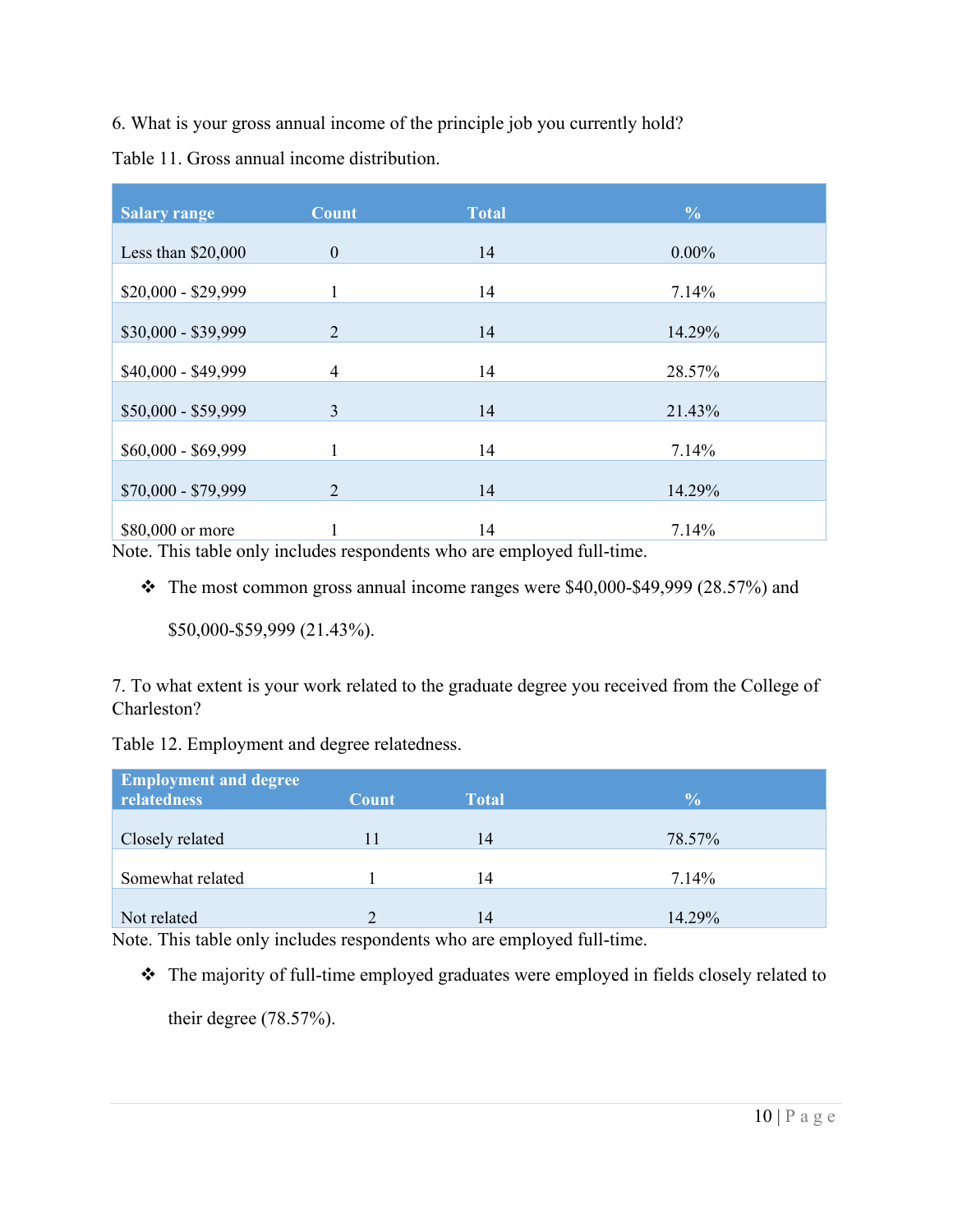8. Do you feel you are under-employed relative to your graduate degree from the College of Charleston?

Table 13. Under-employment perception distribution.

| <b>Under-employment</b><br>perception | <b>Count</b> Total | 70       |
|---------------------------------------|--------------------|----------|
| Yes                                   |                    | $0.00\%$ |
| No                                    | 12                 | 100.00%  |

Note. This table only includes respondents who are employed full-time.

9. How well did the graduate program at the College of Charleston prepare you for your current career?

Table 14. Graduate program career preparation.

| Graduate program career |                |              |               |
|-------------------------|----------------|--------------|---------------|
| preparation             | <b>Count</b>   | <b>Total</b> | $\frac{0}{0}$ |
|                         |                |              |               |
| Extremely well          | 5              | 13           | 38.46%        |
|                         |                |              |               |
| Very well               | $\overline{4}$ | 13           | 30.77%        |
|                         |                |              |               |
| Moderately well         | 3              | 13           | 23.08%        |
|                         |                |              |               |
| Slightly well           |                | 13           | 7.69%         |
|                         |                |              |               |
| Not well at all         | $\theta$       | 13           | $0.00\%$      |

Note. This table only includes respondents who are employed full-time.

38.46% of respondents reported that graduate program at the College prepared their

current careers "extremely well", and 30.77% reported "very well".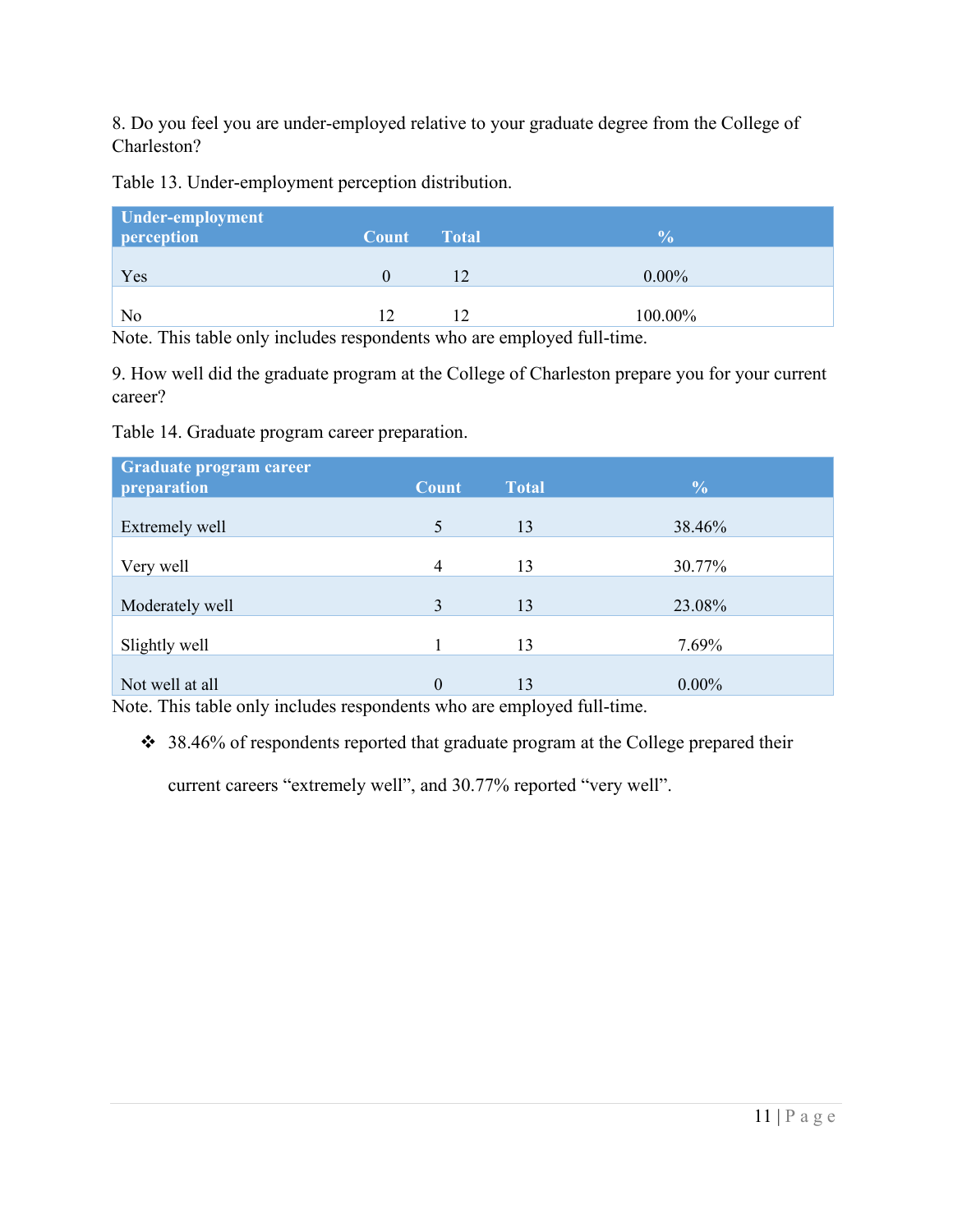10. How satisfied are you with the following aspects of your current or most recent job? Table 15. Satisfaction with aspects of your current job.

| <b>Job satisfaction</b> | <b>Extremely</b><br>satisfied | <b>Somewhat</b><br>satisfied | <b>Neutral</b> | <b>Somewhat</b><br>dissatisfied | <b>Extremely</b><br>dissatisfied | <b>Total</b> |
|-------------------------|-------------------------------|------------------------------|----------------|---------------------------------|----------------------------------|--------------|
|                         |                               |                              |                |                                 |                                  |              |
| Intellectual challenge  | 76.92%                        | 23.08%                       | $0.00\%$       | $0.00\%$                        | $0.00\%$                         | 13           |
| Career                  |                               |                              |                |                                 |                                  |              |
| growth/opportunities    | 46.15%                        | 30.77%                       | 7.69%          | 15.38%                          | $0.00\%$                         | 13           |
|                         |                               |                              |                |                                 |                                  |              |
| Independence            | 69.23%                        | 30.77%                       | $0.00\%$       | $0.00\%$                        | $0.00\%$                         | 13           |
| Contribution to         |                               |                              |                |                                 |                                  |              |
| field/society           | 61.54%                        | 38.46%                       | $0.00\%$       | $0.00\%$                        | $0.00\%$                         | 13           |
|                         |                               |                              |                |                                 |                                  |              |
| Salary                  | 23.08%                        | 46.15%                       | 7.69%          | 15.38%                          | 7.69%                            | 13           |
|                         |                               |                              |                |                                 |                                  |              |
| Geographic location     | 46.15%                        | 46.15%                       | $0.00\%$       | 7.69%                           | $0.00\%$                         | 13           |
|                         |                               |                              |                |                                 |                                  |              |
| Flexibility             | 38.46%                        | 46.15%                       | 7.69%          | 7.69%                           | $0.00\%$                         | 13           |
|                         |                               |                              |                |                                 |                                  |              |
| Work/life balance       | 46.15%                        | 30.77%                       | 7.69%          | 15.38%                          | $0.00\%$                         | 13           |
|                         |                               |                              |                |                                 |                                  |              |
| Overall                 | 30.77%                        | 69.23%                       | $0.00\%$       | $0.00\%$                        | $0.00\%$                         | 13           |
| $\sim$ 11               |                               |                              |                | 1.0.11                          |                                  |              |

Note. This table only includes respondents who are employed full-time.

\* The top three aspects of their current or most recent job that respondents are extremely satisfied with are intellectual challenge (76.92%), the overall job (54.84%) and contribution to the field/society (48.39%).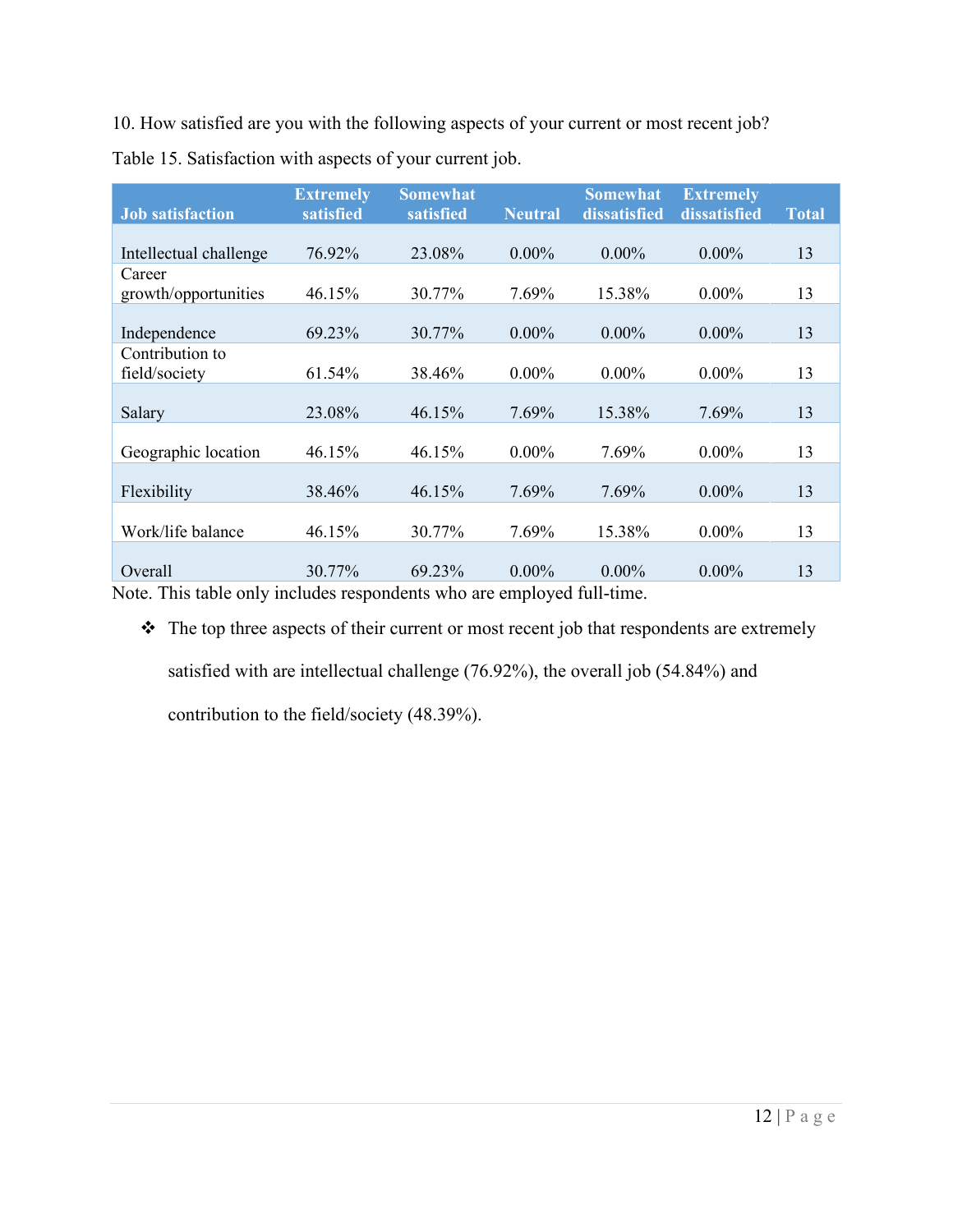#### **Part B. Employment Status: subgroup analysi[s2](#page-13-0)**

To assess how graduates differ in just one employments or multiple employments, this survey used two sets of identical questions for two groups of graduates: graduates who are employed with more than one jobs (group one) and those who are employed with just one job (group two). The analysis on group one was not conducted because there was only one respondent in that group. The information about that individual graduate will be provided by request.

#### **Group two: Employed full-time (one job)**

1. What is the title of the job you currently hold?

#### Table 16. Current job titles.

| Catalog and Curriculum Systems Manager         |
|------------------------------------------------|
| <b>Assistant Director of Academic Programs</b> |
| <b>Staff Accountant</b>                        |
| <b>Experienced Audit Associate</b>             |
| <b>Assistant Program Director of Logistics</b> |
| Senior Budget Analyst                          |
| <b>Technical Solutions Engineer</b>            |
| Child Life Specialist                          |
| Child Life Specialist                          |
| Deputy Director of Livability & Tourism        |
| Director of Marketing and Communications       |
| Data Scientist                                 |
| <b>Historic Preservationist</b>                |
| $N_{\text{max}} = 12$                          |

Note.  $n=13$ .

<span id="page-13-0"></span><sup>2</sup> This is a sub-session under Part. B.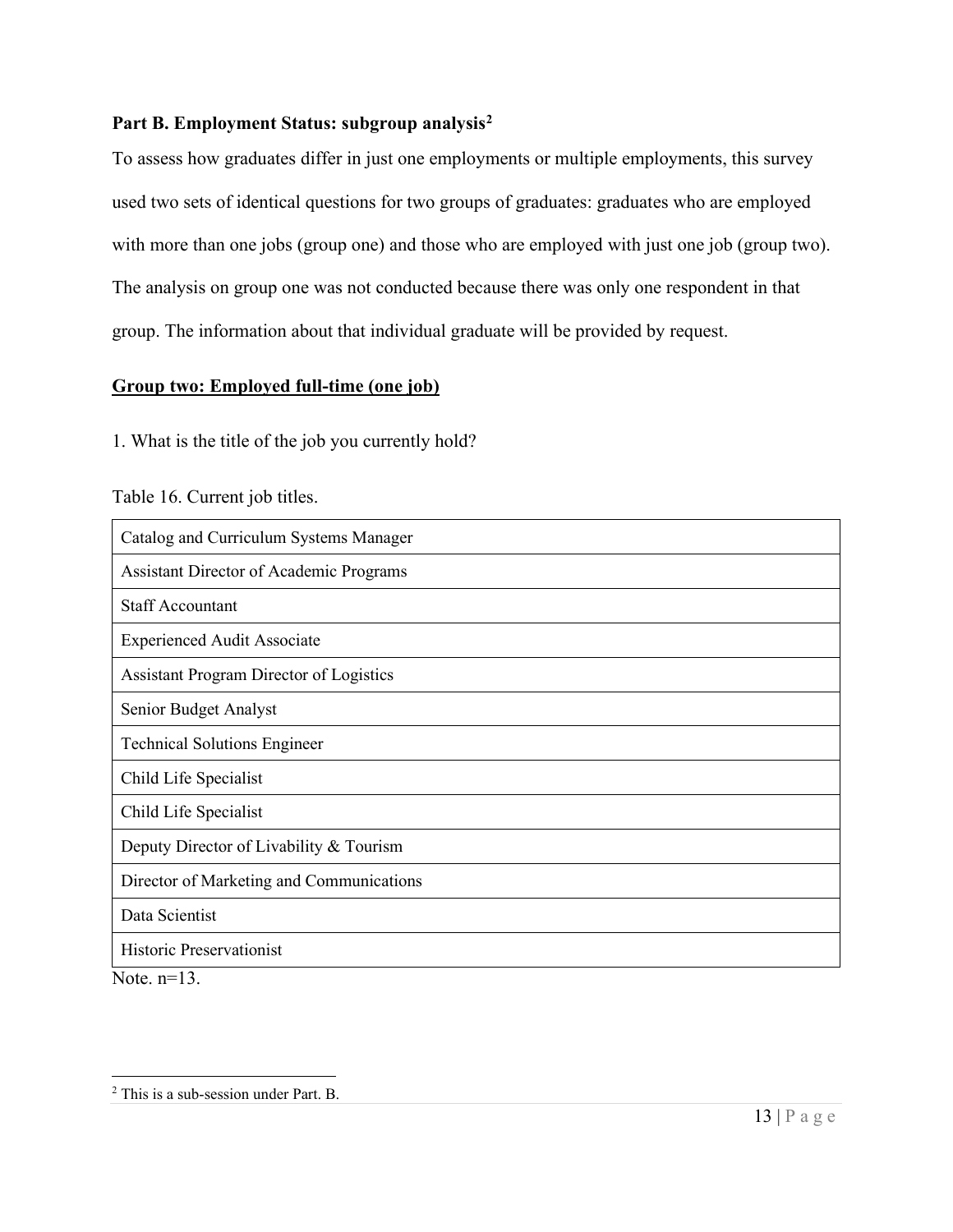2. Please describe your current employer.

Table 17. Profile of current employers.

| Name                                      | City             | <b>State</b>    | Country    |
|-------------------------------------------|------------------|-----------------|------------|
| College of Charleston                     | Charleston       | <b>SC</b>       | USA.       |
| College of Charleston                     | Charleston       | <b>SC</b>       | <b>USA</b> |
| Baldwin & Associates                      | Mt Pleasant      | <b>SC</b>       | <b>USA</b> |
| PWC                                       | Miami            | FL.             | <b>USA</b> |
| Catalina Island Marine Institute          | Avalon           | CA.             | <b>USA</b> |
| City of Charleston                        | Charleston       | SC <sup>-</sup> | <b>USA</b> |
| Epic Systems                              | Verona           | WI              | <b>USA</b> |
| UPMC Children's Hospital of Pittsburgh    | Pittsburgh       | <b>PA</b>       | <b>USA</b> |
| UNC Children's Hospital                   | Chapel Hill      | NC              | <b>USA</b> |
| City of Charleston                        | Charleston       | <b>SC</b>       | <b>USA</b> |
| Citibot                                   | Charleston       | SC <sup>-</sup> | <b>USA</b> |
| Naval Information Warfare Center Atlantic | North Charleston | SC <sup>-</sup> | <b>USA</b> |
| <b>National Park Service</b>              | Charleston       | <b>SC</b>       | <b>USA</b> |

Note. n=13.

3. Which industry are you currently employed in?

Table 18. Current industry distribution.

| <b>Industry</b>                                                                      | Count          | <b>Total</b> | $\frac{6}{6}$  |
|--------------------------------------------------------------------------------------|----------------|--------------|----------------|
| Computer Science/Technology                                                          | $\overline{2}$ | 13           | 15.38%         |
| Education: Higher Education (Public or Private)                                      | 2              | 13           | 15.38%         |
|                                                                                      |                |              |                |
| Medicine/Health care                                                                 | 2              | 13           | 15.38%         |
| Other, please specify                                                                | 2              | 13           | 15.38%         |
| <b>Business Services</b>                                                             |                | 13           | 7.69%          |
| Education: Elementary or Secondary Education, Adult Education (Public<br>or Private) |                | 13           | 7.69%          |
| <b>Financial Services</b>                                                            |                | 13           | 7.69%          |
|                                                                                      |                |              | $14$   P a g e |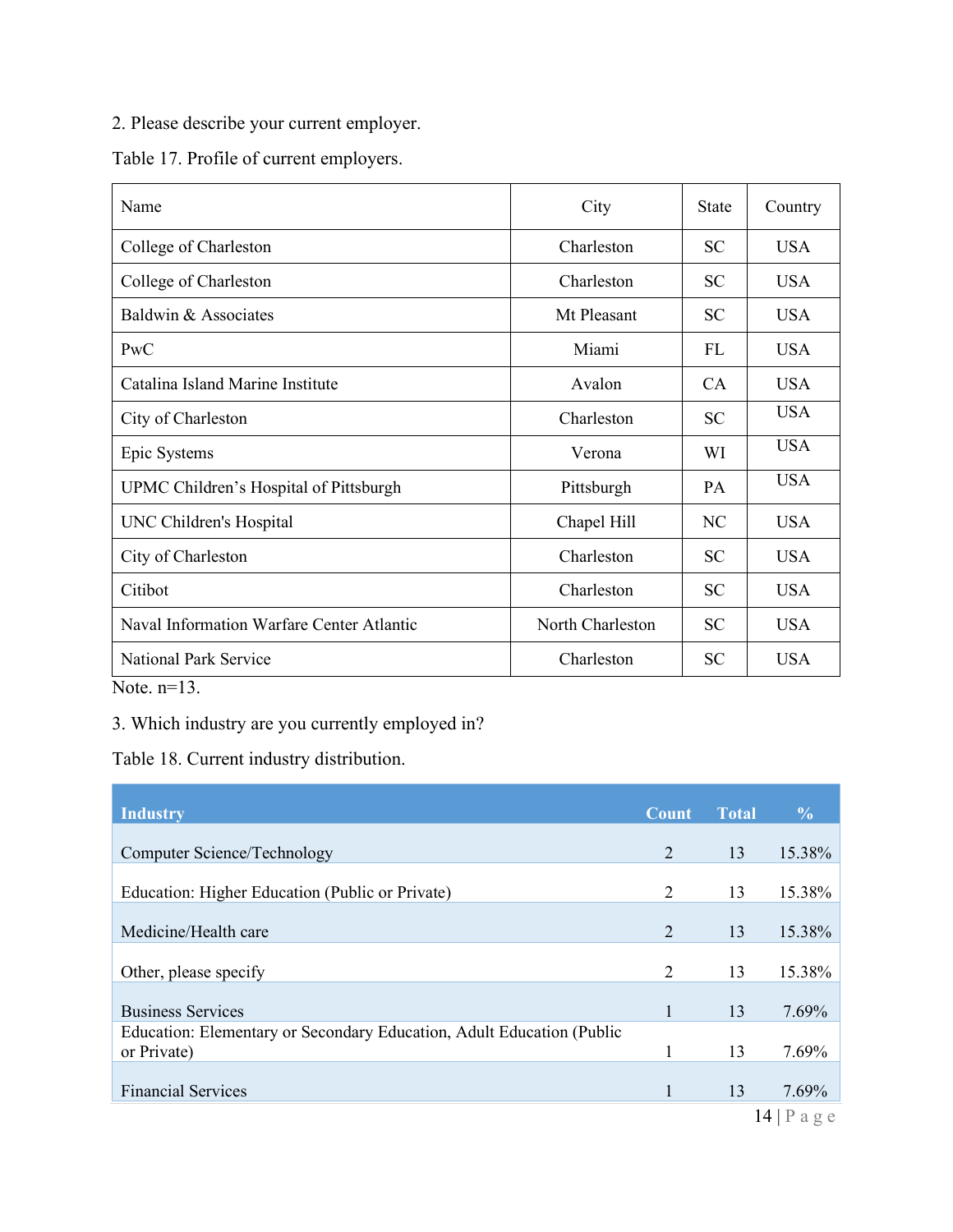| Hospitality, Tourism, Travel                                       | $\overline{13}$ | 7.69% |
|--------------------------------------------------------------------|-----------------|-------|
|                                                                    |                 |       |
| Military/Defense                                                   | -13             | 7.69% |
| Note: Other consists of Local Government and History preservation. |                 |       |

#### **Part C. Continuing Education**

No analysis was conducted in this session since only one graduate answered the continuing

education questions. The data of that individual graduate will be provided by request.

#### **Part D. Quality of Graduate Education**

1. My faculty mentor/advisor: (Select all that apply.)

Table 19. Advisor support.

| <b>Count</b> | <b>Total</b> | $\frac{0}{0}$ |
|--------------|--------------|---------------|
|              |              |               |
| 14           | 36           | 38.89%        |
|              |              |               |
|              | 36           | 19.44%        |
|              |              |               |
| 10           | 36           | 27.78%        |
|              |              |               |
| 4            | 36           | 11.11%        |
|              |              |               |
|              | 36           | 2.78%         |
|              |              |               |

Note. Other consists of a statement that advisors could've done more to support. This is a multiple-choices question.

 $\div$  38.89% of respondents reported that their advisors served as an advocate for them while

they were graduate students at the College of Charleston.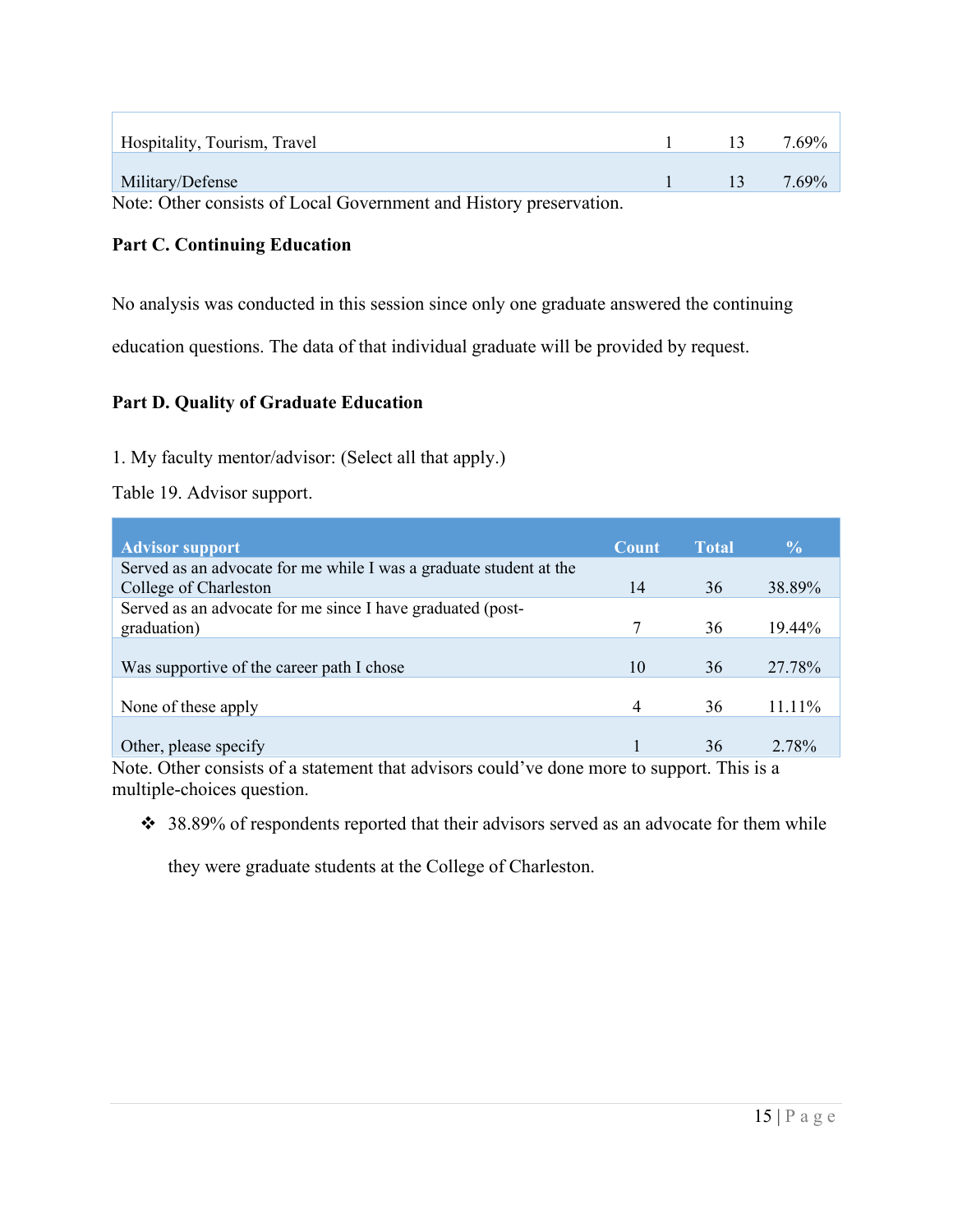2. Looking back to your graduate program at the College of Charleston, how did your training from the College help you develop the following skills and abilities?

|                                                 |                  | <b>Very</b> |        |          |          |              |
|-------------------------------------------------|------------------|-------------|--------|----------|----------|--------------|
| <b>Skill and ability development</b>            | <b>Excellent</b> | good        | Good   | Fair     | Poor     | <b>Total</b> |
| Analyzing or synthesizing data                  | 52.63%           | 21.05%      | 21.05% | $0.00\%$ | 5.26%    | 19           |
| Designing and executing research                | 52.63%           | 26.32%      | 5.26%  | 15.79%   | $0.00\%$ | 19           |
| Presenting orally                               | 42.11%           | 31.58%      | 26.32% | $0.00\%$ | $0.00\%$ | 19           |
| Managing people                                 | 26.32%           | 42.11%      | 15.79% | 15.79%   | $0.00\%$ | 19           |
| Thinking critically/problem solving             | 47.37%           | 36.84%      | 15.79% | $0.00\%$ | $0.00\%$ | 19           |
| Working in a team                               | 47.37%           | 36.84%      | 15.79% | $0.00\%$ | $0.00\%$ | 19           |
| Working in a local or regional<br>community     | 31.58%           | 36.84%      | 10.53% | 15.79%   | 5.26%    | 19           |
| Working within interdisciplinary<br>groups      | 42.11%           | 26.32%      | 15.79% | 5.26%    | 10.53%   | 19           |
| Working with people from diverse<br>backgrounds | 36.84%           | 36.84%      | 5.26%  | 10.53%   | 10.53%   | 19           |
| Mentoring/advising students                     | 31.58%           | 31.58%      | 21.05% | 5.26%    | 10.53%   | 19           |
| Teaching or training groups of<br>people        | 26.32%           | 31.58%      | 26.32% | 10.53%   | 5.26%    | 19           |
| Writing reports, articles, books, etc.          | 63.16%           | 15.79%      | 10.53% | 10.53%   | $0.00\%$ | 19           |

Table 20. Skill and ability development from the graduate training.

 Graduates reported that the top three "excellent" skills and abilities developed by the graduate program training are writing reports/books/articles (63.16%), designing and executing research (52.63%), analyzing data and writing reports/articles and books (52.63%).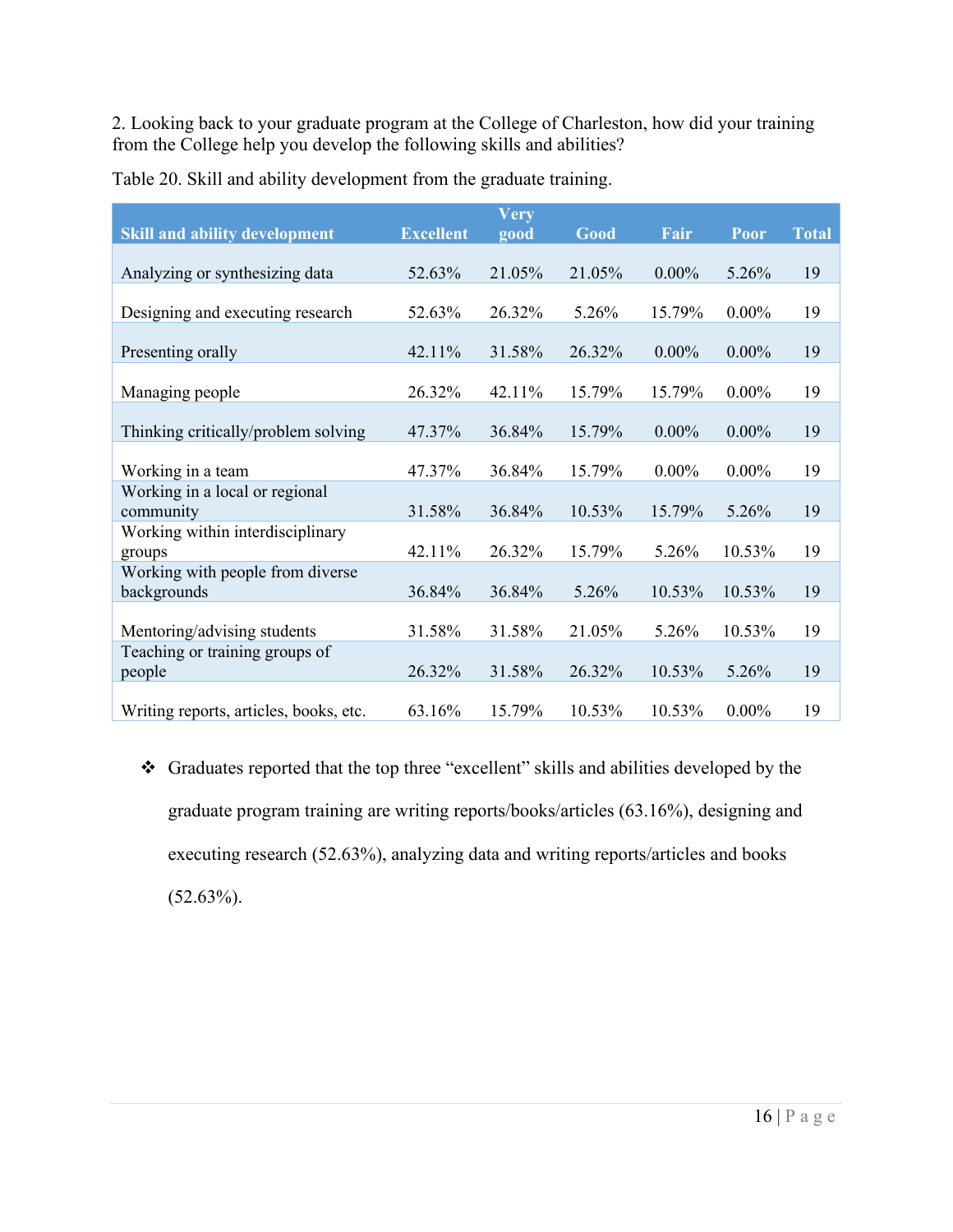3. Overall, how satisfied are you with your graduate education experience at the College of Charleston?

Table 21. Satisfaction with graduate education.

| <b>Satisfaction with graduate education</b> | <b>Count</b> | <b>Total</b> | $\frac{0}{0}$ |
|---------------------------------------------|--------------|--------------|---------------|
| Extremely satisfied                         | 12           | 19           | 63.16%        |
| Somewhat satisfied                          | 4            | 19           | 21.05%        |
| Neither satisfied nor dissatisfied          | 3            | 19           | 15.79%        |
| Somewhat dissatisfied                       | $\Omega$     | 19           | $0.00\%$      |
|                                             |              |              |               |
| Extremely dissatisfied                      | 0            | 19           | $0.00\%$      |

 $\cdot \cdot$  The majority of respondents are extremely satisfied (63.16%) or somewhat satisfied

(21.05%) with the graduate education experience at the College.

4. If you were to do it again, would you:

Table 22. Attend the College again.

|                          | <b>Definitely</b><br>yes | <b>Probably</b><br>yes | <b>Might or</b><br>might not | <b>Probably</b><br>not | <b>Definitely</b><br>not | <b>Total</b> |
|--------------------------|--------------------------|------------------------|------------------------------|------------------------|--------------------------|--------------|
| Select the same field of |                          |                        |                              |                        |                          |              |
| study at the College of  |                          |                        |                              |                        |                          |              |
| Charleston?              | 57.89%                   | 21.05%                 | 5.26%                        | 15.79%                 | $0.00\%$                 | 19           |
| Select the College of    |                          |                        |                              |                        |                          |              |
| Charleston?              | 47.37%                   | 15.79%                 | 26.32%                       | 10.53%                 | $0.00\%$                 | 19.          |
| Choose to pursue a       |                          |                        |                              |                        |                          |              |
| graduate degree?         | 68.42%                   | 15.79%                 | 5.26%                        | 10.53%                 | $0.00\%$                 | 19           |

 $\div$  78.94% would select the same field of study at the College (57.89% definitely yes and

21.05% probably yes)

- 63.16% would select the College again (47.37% definitely yes and 15.79% probably yes)
- $\div$  84.21% would choose to pursue a graduate degree (68.42% definitely yes and 15.79% probably yes).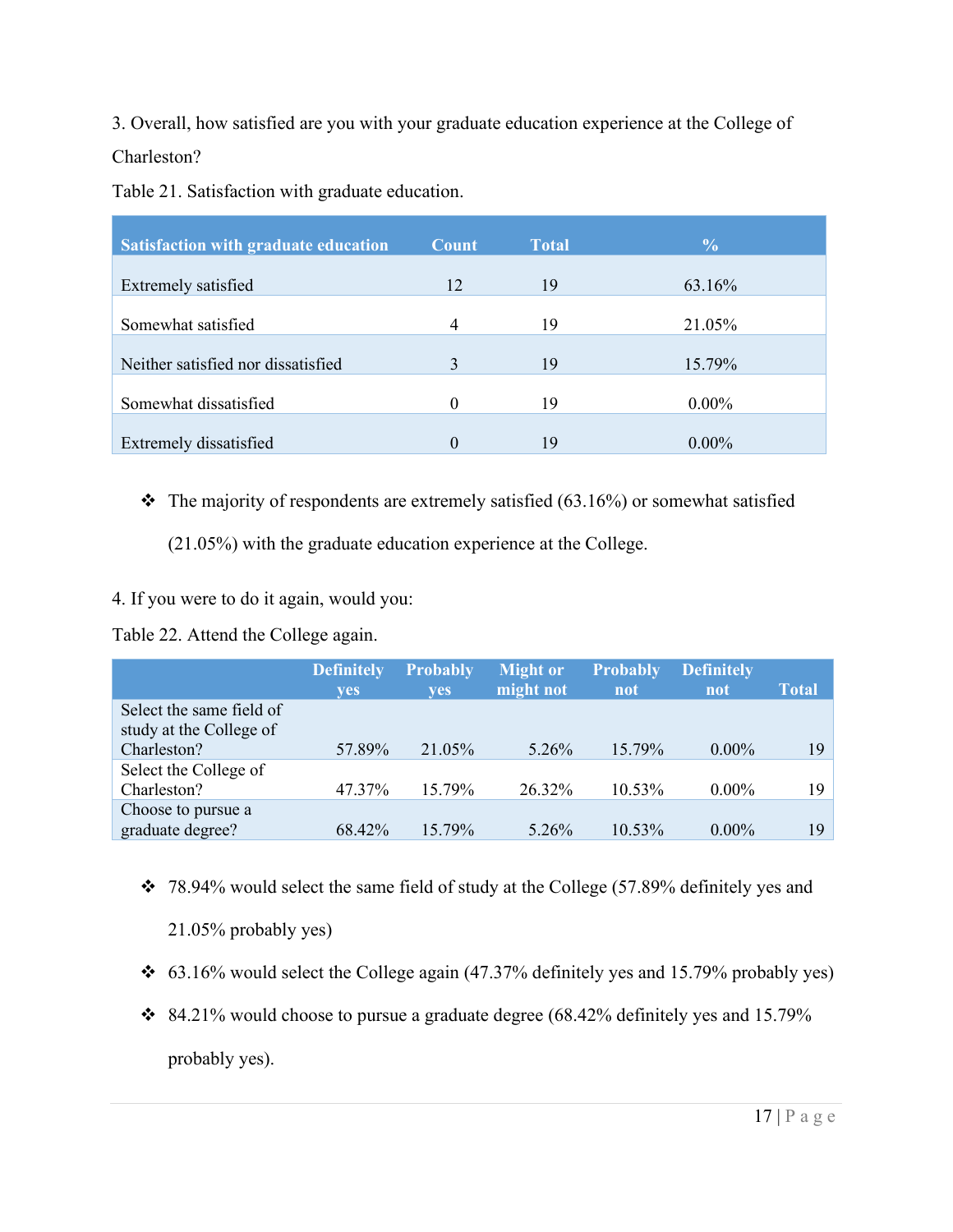#### **Part E. Career Preparation**

1. Thinking back to when you graduated from the College of Charleston with a master's degree, how important were each of the following factors in helping you land your first job?

| Table 23. Factors helping land the first job. |  |  |  |
|-----------------------------------------------|--|--|--|
|                                               |  |  |  |

|                                           | <b>Very</b> |                  | <b>Somewhat</b> | <b>Not</b> |              |
|-------------------------------------------|-------------|------------------|-----------------|------------|--------------|
| <b>Factors helping land the first job</b> | important   | <b>Important</b> | important       | important  | <b>Total</b> |
| Perceived quality of my academic          |             |                  |                 |            |              |
| work                                      | 35.29%      | 29.41%           | 29.41%          | 5.88%      | 17           |
|                                           |             |                  |                 |            |              |
| My academic standing (GPA)                | 11.76%      | 35.29%           | 29.41%          | 23.53%     | 17           |
| Research I did during my graduate         |             |                  |                 |            |              |
| education (conference presentations,      |             |                  |                 |            |              |
| journal articles, etc.)                   | 23.53%      | 35.29%           | 11.76%          | 29.41%     | 17           |
|                                           |             |                  |                 |            |              |
| Academic reputation of my advisor         | 17.65%      | 23.53%           | 23.53%          | 35.29%     | 17           |
| Connections made at academic or           |             |                  |                 |            |              |
| professional conferences                  | 11.76%      | $17.65\%$        | 41.18%          | 29.41%     | 17           |
| Connections formed through                |             |                  |                 |            |              |
| community partnerships/engagement         | 29.41%      | 41.18%           | 17.65%          | 11.76%     | 17           |
| Connections with other College of         |             |                  |                 |            |              |
| Charleston alumni                         | 5.88%       | 41.18%           | 29.41%          | 23.53%     | 17           |
|                                           |             |                  |                 |            |              |
| Social connections (family or friends)    | 6.25%       | 12.50%           | 31.25%          | 50.00%     | 16           |
|                                           |             |                  |                 |            |              |
| Reputation of my graduate program         | 47.06%      | 17.65%           | 29.41%          | 5.88%      | 17           |
| Reputation of the College of              |             |                  |                 |            |              |
| Charleston                                | 17.65%      | 47.06%           | 29.41%          | 5.88%      | 17           |

\* The three most cited factors considered as "very important" by respondents are reputation of my graduate program (47.06%), perceived quality of my academic work (35.29%) and Connections formed through community partnerships/engagement (29.41%).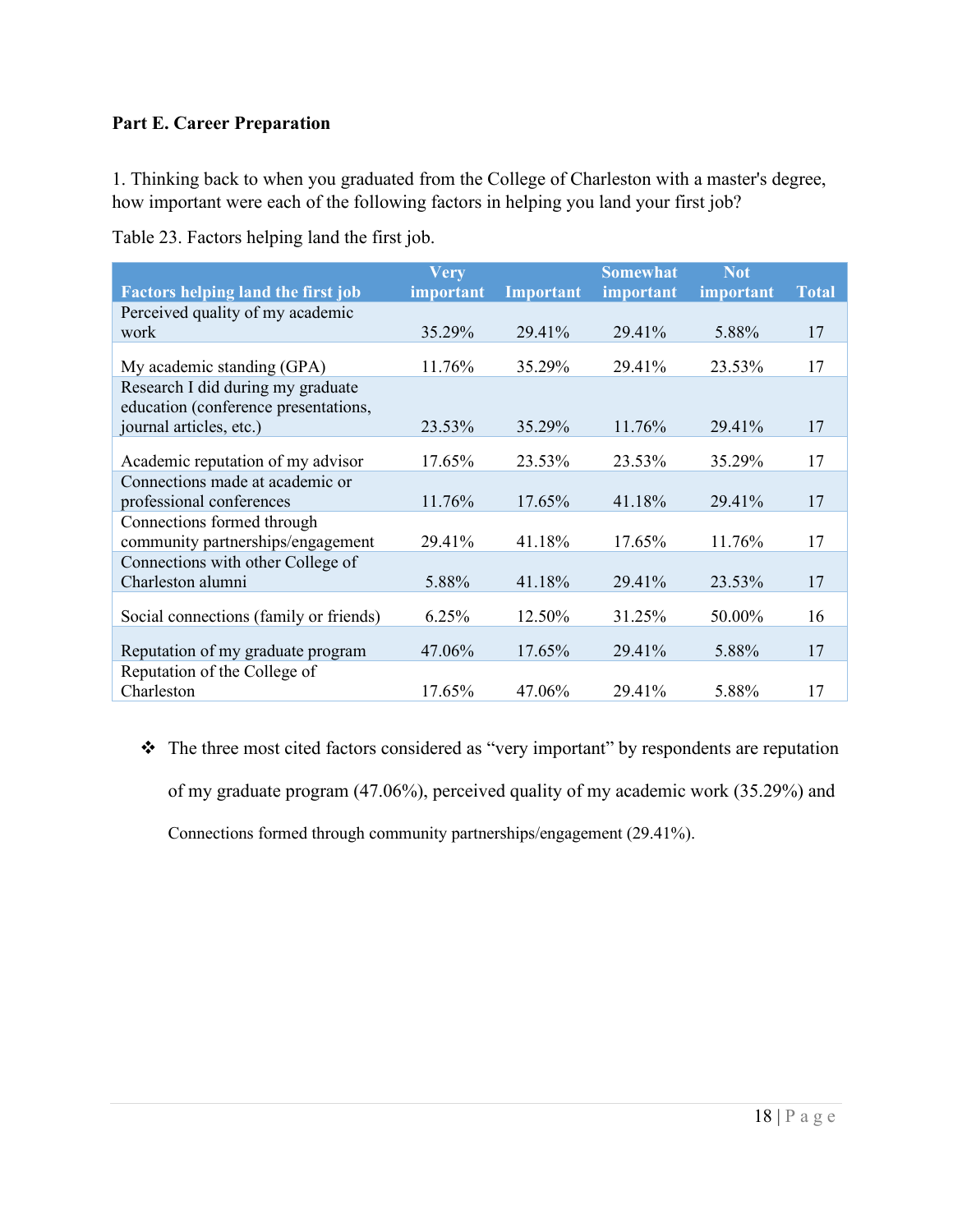2. In your opinion, how important are the following elements of graduate education for students entering jobs in your field?

|                                         | <b>Very</b> |           | <b>Somewhat</b> | <b>Not</b> |              |
|-----------------------------------------|-------------|-----------|-----------------|------------|--------------|
| <b>Elements of graduate education</b>   | important   | Important | important       | important  | <b>Total</b> |
| Experience gained through an            |             |           |                 |            |              |
| internship or practicum                 | 70.59%      | 17.65%    | 11.76%          | $0.00\%$   | 17           |
| Practice of academic or professional    |             |           |                 |            |              |
| writing skills                          | 41.18%      | 35.29%    | 23.53%          | $0.00\%$   | 17           |
| Presentation of work at a professional  |             |           |                 |            |              |
| conference                              | 35.29%      | 29.41%    | 29.41%          | 5.88%      | 17           |
| Practice of research methods in your    |             |           |                 |            |              |
| field                                   | 64.71%      | 11.76%    | 5.88%           | 17.65%     | 17           |
| Research participation under your       |             |           |                 |            |              |
| advisor's guidance                      | 41.18%      | 23.53%    | 17.65%          | 17.65%     | 17           |
| Practice of formal analytic technique   |             |           |                 |            |              |
| in your field                           | 52.94%      | 35.29%    | 11.76%          | $0.00\%$   | 17           |
| Opportunity to interact across          |             |           |                 |            |              |
| disciplines                             | 52.94%      | 17.65%    | $17.65\%$       | 11.76%     | 17           |
| Opportunity to participate in           |             |           |                 |            |              |
| partnerships with the local or regional |             |           |                 |            |              |
| community                               | 35.29%      | 29.41%    | 23.53%          | 11.76%     | 17           |
|                                         |             |           |                 |            |              |
| Experience as a teaching assistant      | 5.88%       | 17.65%    | 35.29%          | 41.18%     | 17           |
|                                         |             |           |                 |            |              |
| Experience as a research assistant      | 11.76%      | 23.53%    | 35.29%          | 29.41%     | 17           |

Table 24. Elements of graduation education.

 Graduates valued experience gained through an internship or practicum as "very important" for students entering jobs in their field (70.59%), followed by practice of research methods in your field (64.71%), practice of formal analytic technique in your field (52.94%) and opportunity to interact across disciplines (52.94%).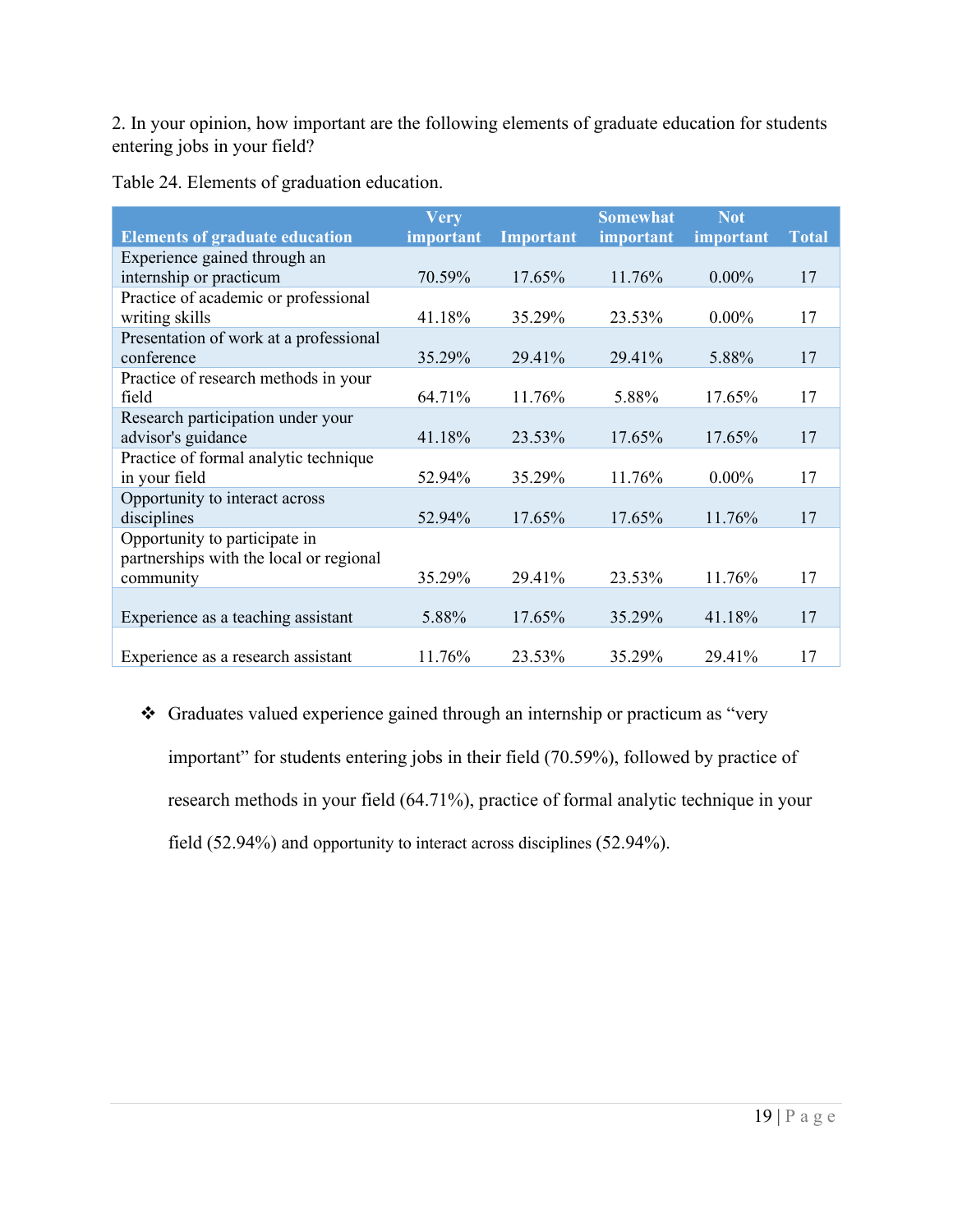3. How many internships/practicums/clinical practices did you complete in your graduate school at the College of Charleston?

Table 25. Experiential activities.

| $\bf{0}$ | 1        | $\overline{2}$ | 3        | $\overline{4}$ | <b>More</b><br>than 4 | <b>Total</b> |
|----------|----------|----------------|----------|----------------|-----------------------|--------------|
| 37.50%   | 56.25%   | 6.25%          | $0.00\%$ | $0.00\%$       | $0.00\%$              | 16           |
| 68.75%   | 25.00%   | $0.00\%$       | 6.25%    | $0.00\%$       | $0.00\%$              | 16           |
| 100.00%  | $0.00\%$ | $0.00\%$       | $0.00\%$ | $0.00\%$       | $0.00\%$              | 13           |
| 73.33%   | $6.67\%$ | 13.33%         | 6.67%    | $0.00\%$       | $0.00\%$              | 15           |
| 73.33%   | 6.67%    | $0.00\%$       | 6.67%    | 6.67%          | 6.67%                 | 15           |
|          |          |                |          |                |                       |              |

\* The most common opportunity utilized by the graduates was internships (at least one

time) (56.25%), followed by practicum (at least one time) (25%).

#### **Part F. Utilizing Institutional Resources**

1. Select the following job search method(s) you utilized to secure your current job?

Table 26. Job search methods.

| <b>Job search methods</b>                                 | Count | <b>Total</b> | $\frac{0}{2}$ |
|-----------------------------------------------------------|-------|--------------|---------------|
| College of Charleston Career Center (Handshake, Career    |       |              |               |
| Fair, on-campus interviews)                               |       | 25           | $8.00\%$      |
| Directly applied to an online posting via company website |       |              |               |
| or other job search                                       |       | 25           | 36.00%        |
| Contacted the employer directly                           |       | 25           | 32.00%        |
| Family and/or friend referral                             |       | 25           | 16.00%        |
| College of Charleston alumni and/or employee of the       |       |              |               |
| College assisted to secure an interview/job               |       | 25           | $8.00\%$      |

• The most common job search method utilized by employed graduates was directly

applying to online postings (36%), followed by contacting the employer directly (32%).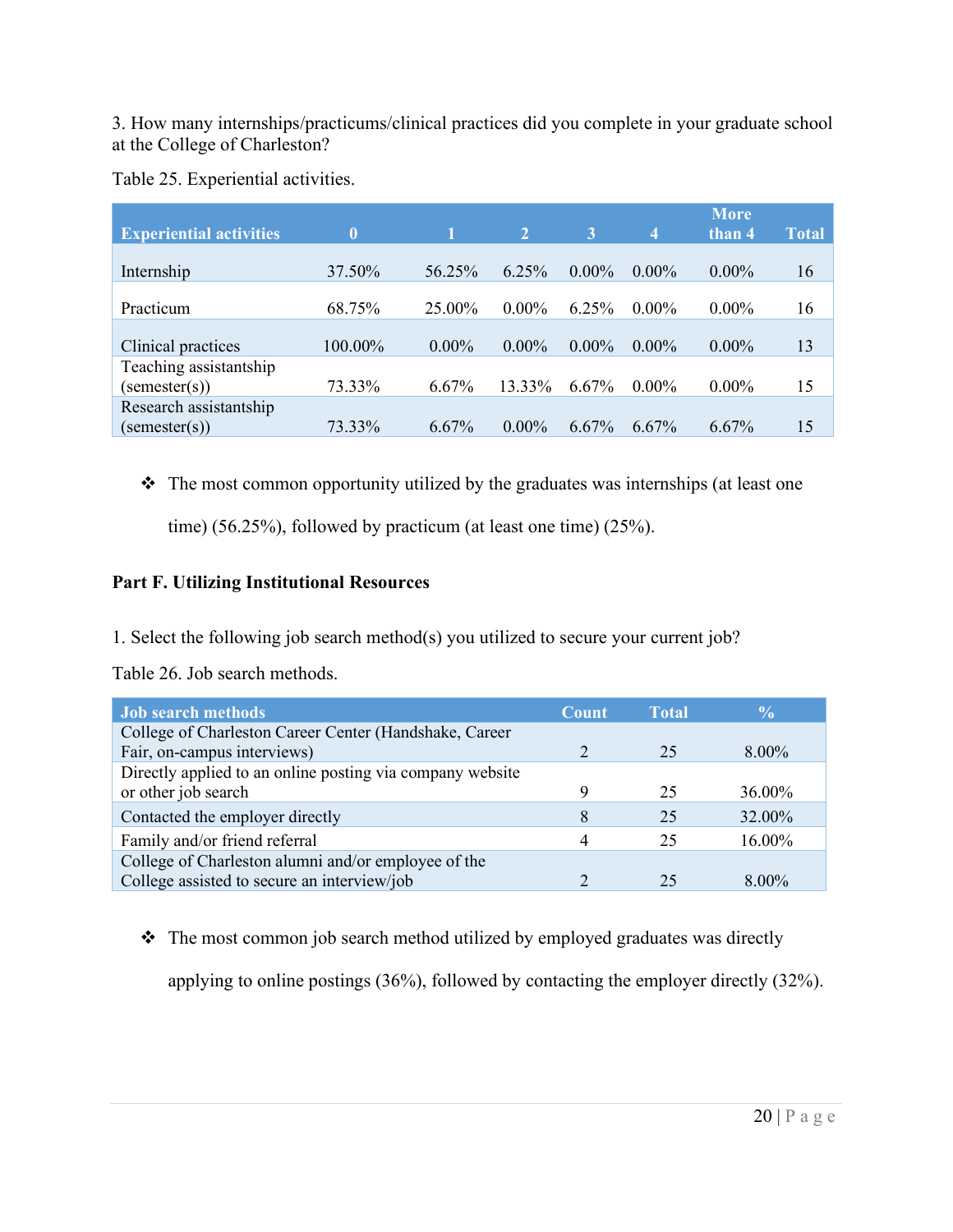#### 2. Did you use any of the following College of Charleston Career Center services?

Table 27. Career Center services.

| <b>Career Center services</b>                      | <b>Count</b>                | <b>Total</b> | $\frac{0}{0}$ |
|----------------------------------------------------|-----------------------------|--------------|---------------|
| Career/major consultation or meeting with<br>staff | 2                           | 18           | 11.11%        |
| On-campus student employment                       | 3                           | 18           | 16.67%        |
| Internship assistance                              | 1                           | 18           | 5.56%         |
| Handshake                                          | 1                           | 18           | 5.56%         |
| Career Center website                              | $\mathcal{D}_{\mathcal{L}}$ | 18           | 11.11%        |
| Career Fair                                        | $\overline{2}$              | 18           | 11.11%        |
| Career center program or workshop                  | 3                           | 18           | 16.67%        |
| On-campus interview                                | 1                           | 18           | 5.56%         |
| Mock interview                                     | $\overline{2}$              | 18           | 11.11%        |
| Grad school preparation                            |                             | 18           | 5.56%         |

 The most commonly used Career Center service among graduates was on-campus student employment (16.67%) and career center program or workshop (16.67%).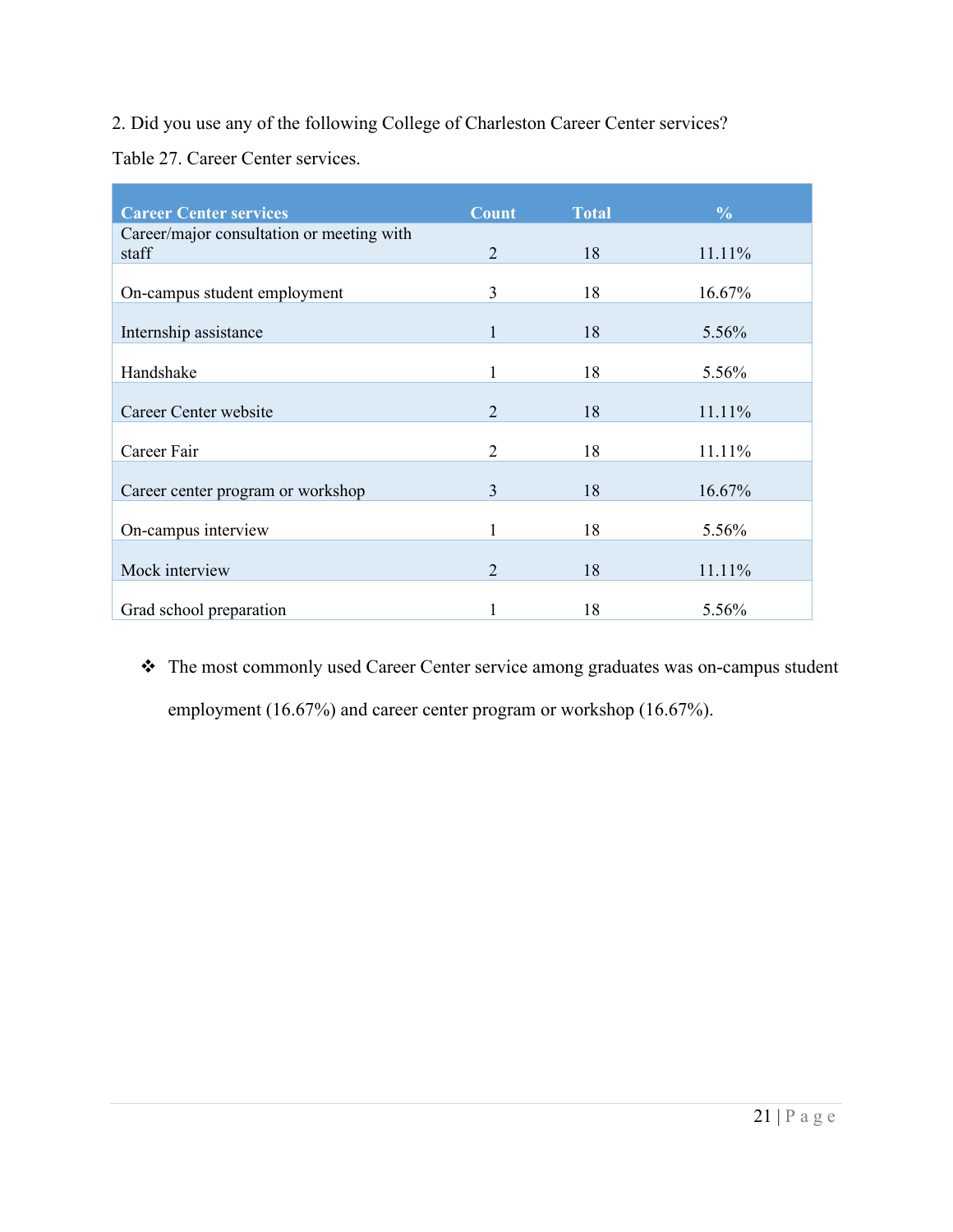3. How often have you done the following since graduating from the College of Charleston?

Table 28. Civic action completion after graduation.

|                                  |               | Very     |                  |               |              |              |
|----------------------------------|---------------|----------|------------------|---------------|--------------|--------------|
| <b>Civic actions</b>             | <b>Always</b> | often    | <b>Sometimes</b> | <b>Rarely</b> | <b>Never</b> | <b>Total</b> |
| Attend a racial/cultural         |               |          |                  |               |              |              |
| awareness workshop               | $0.00\%$      | $0.00\%$ | 17.65%           | 11.76%        | 70.59%       | 17           |
|                                  |               |          |                  |               |              |              |
| Perform community service        | 17.65%        | 17.65%   | 41.18%           | $0.00\%$      | 23.53%       | 17           |
| Demonstrate for a cause (e.g.,   |               |          |                  |               |              |              |
| boycott, rally, protest)         | $0.00\%$      | $0.00\%$ | $0.00\%$         | 11.76%        | 88.24%       | 17           |
| Vote in a government             |               |          |                  |               |              |              |
| election at the local, state, or |               |          |                  |               |              |              |
| national level                   | 41.18%        | 11.76%   | 41.18%           | 5.88%         | $0.00\%$     | 17           |
| Attend a leadership              |               |          |                  |               |              |              |
| training/workshop                | $0.00\%$      | 23.53%   | 23.53%           | 17.65%        | 35.29%       | 17           |
|                                  |               |          |                  |               |              |              |
| Join student government          | 11.76%        | 11.76%   | 11.76%           | 17.65%        | 47.06%       | 17           |
| Work for a local, state, or      |               |          |                  |               |              |              |
| national political campaign      | $0.00\%$      | $0.00\%$ | $0.00\%$         | $0.00\%$      | 100.00%      | 16           |
| Contribute money to a local,     |               |          |                  |               |              |              |
| state, or national campaign      | $0.00\%$      | $0.00\%$ | 11.76%           | 5.88%         | 82.35%       | 17           |

The most common civic action (as rated "always") completed by graduates after

graduation was voting in a government election (41.18%).

4. Suggestions towards improving the quality of the graduate programs at the College of Charleston:

| Suggestions towards improving the quality of the graduate programs at the College of Charleston:      |
|-------------------------------------------------------------------------------------------------------|
| Have more real world training                                                                         |
| More research opportunities integrated into classes                                                   |
| Who needs the humanities anymore? Coddle the computer jockeys out the door and use the extra          |
| English offices for more useful pursuits. And never be transparent about how 4's will get an adjunct  |
| fired. They'll figure it out. Gfy.                                                                    |
| I think changing programs (especially the MCOMM program) was a mistake and that's why I wouldn't      |
| do it again if I had the choice. I understand the need for online courses to gain more enrollment and |